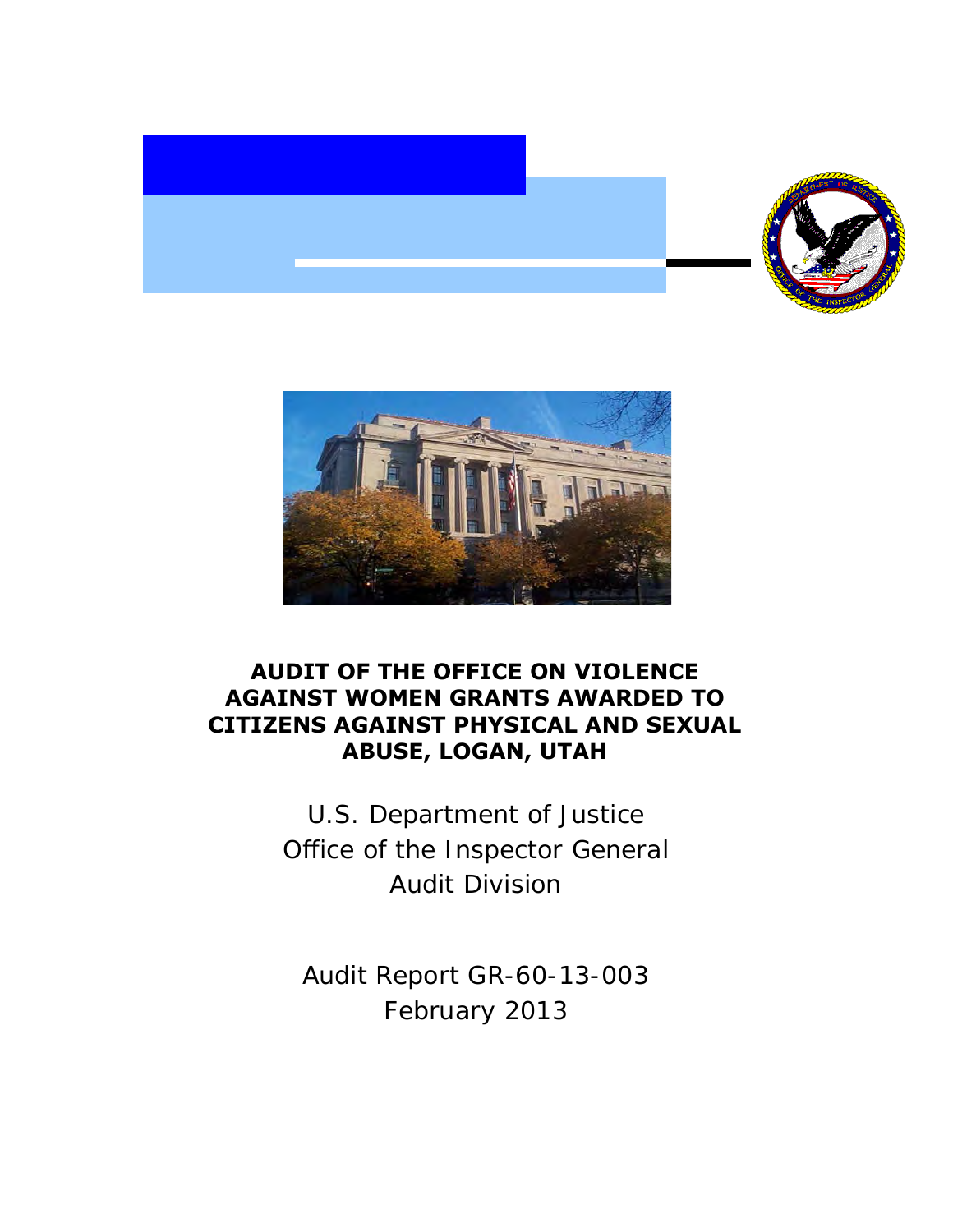## **AUDIT OF THE OFFICE ON VIOLENCE AGAINST WOMEN GRANTS AWARDED TO CITIZENS AGAINST PHYSICAL AND SEXUAL ABUSE, LOGAN, UTAH**

## **EXECUTIVE SUMMARY**

 awarded by the Office on Violence Against Women (OVW) to Citizens Against Physical and Sexual Abuse (CAPSA), as shown in Exhibit 1. The U.S. Department of Justice, Office of the Inspector General, Audit Division, has completed an audit of three grants totaling \$2,261,837

| <b>AWARD NO.</b> | <b>AWARD DATE</b> | <b>PROJECT</b><br><b>END DATE</b> | <b>AMOUNT</b> |
|------------------|-------------------|-----------------------------------|---------------|
| 2005-WH-AX-0038  | 09/12/05          | 09/30/12                          | 667,782       |
| 2007-FW-AX-K003  | 09/11/07          | 09/30/13                          | 1,249,824     |
| 2009-EH-S6-0047  | 09/17/09          | 06/30/13                          | 344,231       |
|                  |                   | <b>TOTAL:</b>                     | \$2,261,837   |

**EXHIBIT 1: OVW GRANTS AWARDED TO CAPSA** 

Source: OJP's Grant Management System

Grant No. 2005-WH-AX-0038 was awarded under the Transitional Housing Assistance Grants for Victims of Domestic Violence, Dating Violence, Stalking, or Sexual Assault Program. The purpose of the grant was to increase survivors' ability to obtain safe affordable housing and increase self-sufficiency. Grant No. 2007-FW-AX-K003 was awarded under Education, Training, and Enhanced Services to End Violence Against and Abuse of Women with Disabilities Grant Program (Disability Grant Program). The purpose of the grant was to develop a collaboration of partnering agencies to enhance services for survivors with mental health and intellectual disabilities. Grant No. 2009-EH-S6-0047 was awarded under the Recovery Act Transitional Housing Assistance Grants for Victims of Domestic Violence, Dating Violence, Stalking, or Sexual Assault. The purpose of the grant was to increase survivors' ability to obtain safe affordable housing and to develop individualized plans for self-sufficiency, including financial counseling.

### **Our Audit Approach**

 (5) financial and progress reports, (6) award requirements, (7) monitoring of The objectives of this audit are to review performance in the following areas: (1) internal control environment, (2) drawdowns, (3) grant-related transactions, including personnel costs, (4) budget management and control, sub-recipients, (8) property management, and (9) program performance and accomplishments. We determined that indirect costs, program income, and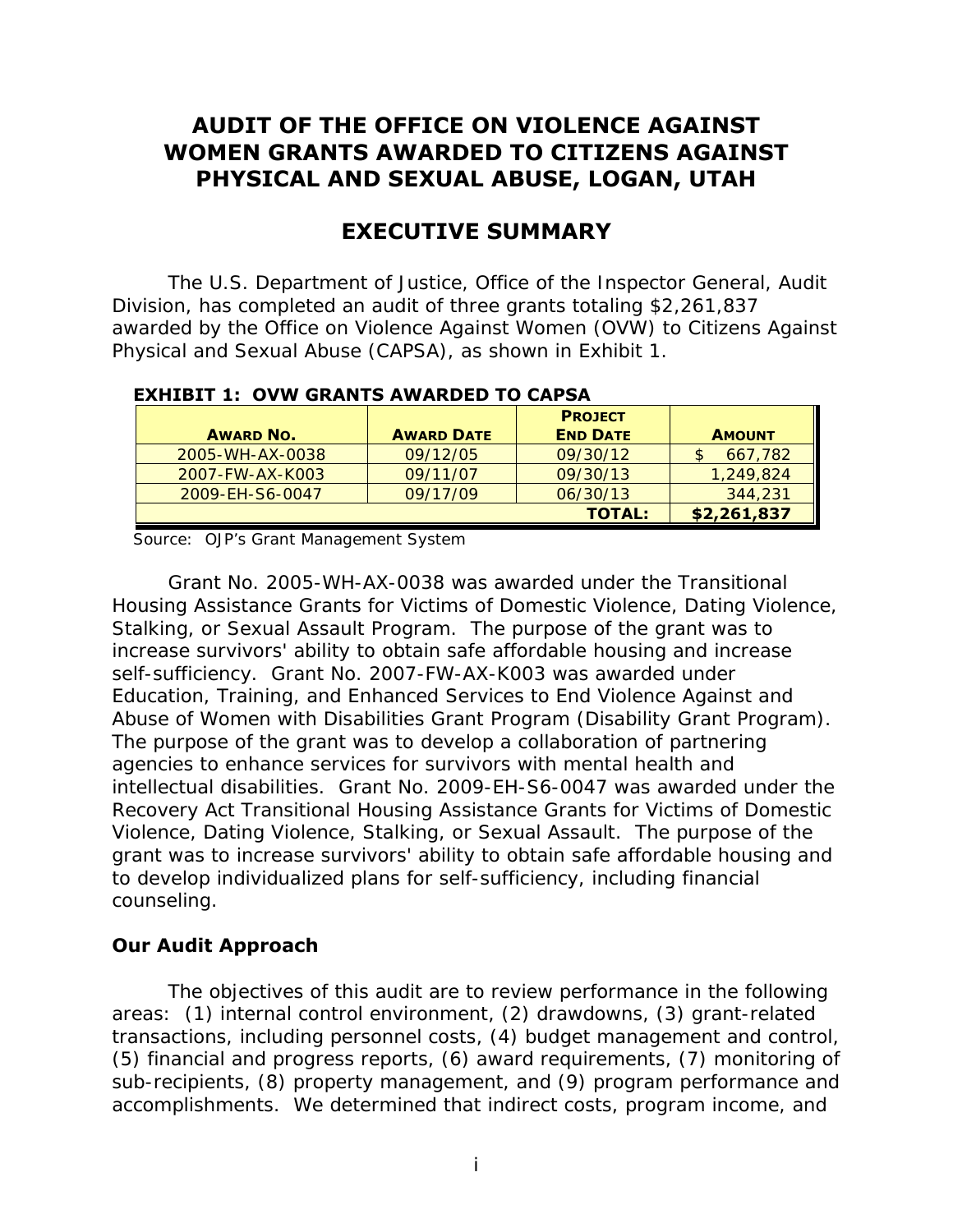what we consider to be the most important conditions of the grants. Unless matching were not applicable to these awards. We tested compliance with otherwise stated in this report, the criteria we audit against are contained in the *Office of Justice Programs (OJP) Financial Guide*, the *2012 OVW Financial Grants Management Guide* where applicable, and the award documentation.

We examined CAPSA's accounting records, financial and progress reports, and operating policies and procedures, and found:

- included as part of the approved grant budgets for all three grants, • \$9,041 in unallowable costs used to purchase items that were not
- \$1,555 in unallowable costs used to reimburse staff and make purchases at rates that exceeded the rates approved in the grant budgets for Grant Nos. 2005-WH-AX-0038 and 2007-FW-AX-K003,
- \$490 unallowable costs used to purchase prohibited items for all three grants,
- \$14,850 in unallowable costs used for salary and fringe benefits expenditures that were not included as part of the approved grant budgets for Grant Nos. 2005-WH-AX-0038 and 2007-FW-AX-K003,
- \$1,971 in unallowable costs used for salary expenditures charged to the grants that exceeded an appropriate cost allocation based on time worked on the grants for Grant Nos. 2005-WH-AX-0038 and 2009-EH-S6-0047,
- CAPSA did not consistently obtain supervisor approval on timesheets, and
- CAPSA reported financial information in both Federal Financial Reports accounting records. (FFR) and Recovery Act reports that did not match the organization's

 detailed in the Findings and Recommendations section of the report. Our This report contains seven findings and recommendations, which are audit objectives, scope, and methodology are discussed in Appendix I.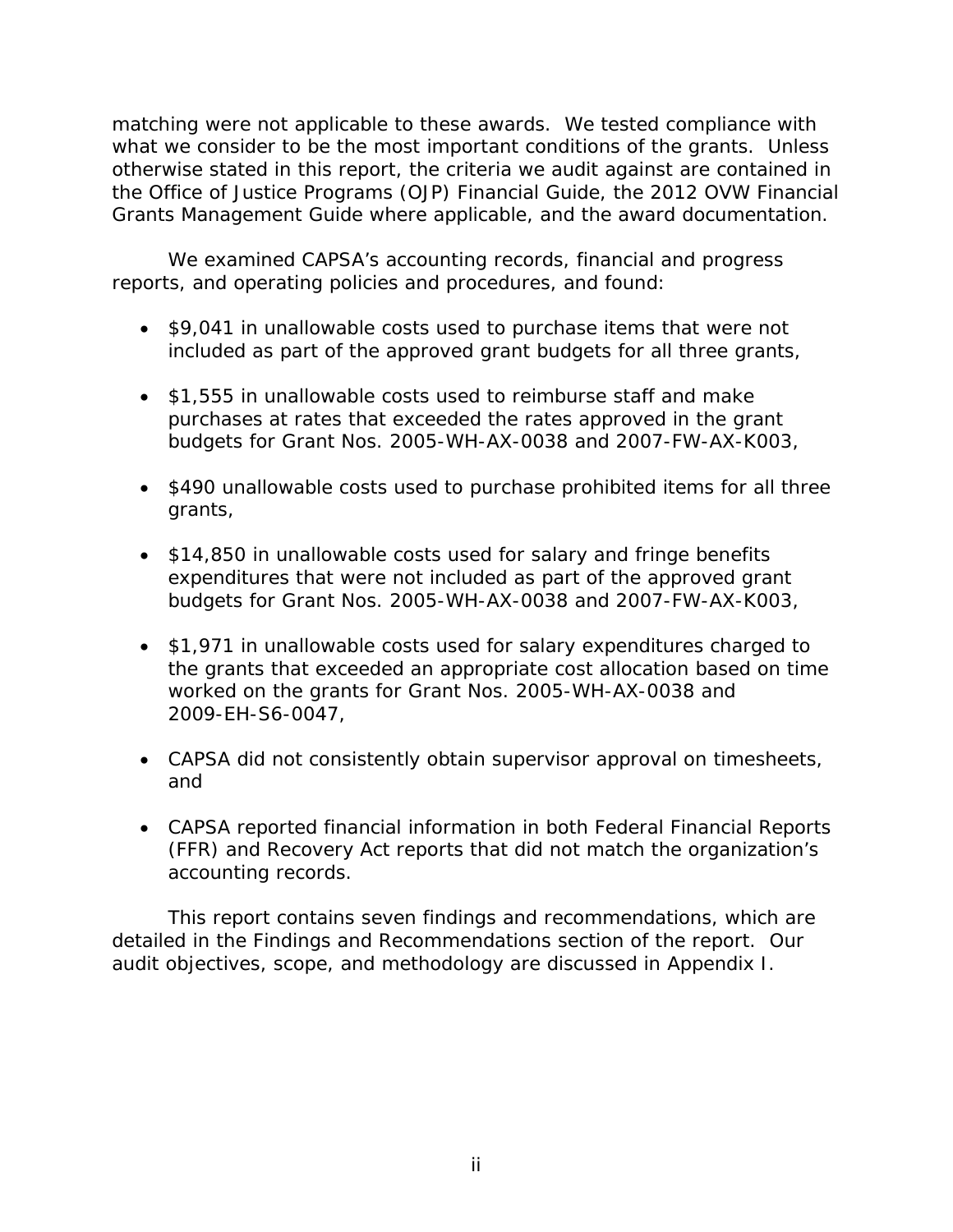# **Table of Contents**

| Items Not Included in the Approved Grant Budgets 7                                                               |  |
|------------------------------------------------------------------------------------------------------------------|--|
|                                                                                                                  |  |
|                                                                                                                  |  |
|                                                                                                                  |  |
|                                                                                                                  |  |
|                                                                                                                  |  |
|                                                                                                                  |  |
|                                                                                                                  |  |
|                                                                                                                  |  |
|                                                                                                                  |  |
|                                                                                                                  |  |
|                                                                                                                  |  |
|                                                                                                                  |  |
|                                                                                                                  |  |
| APPENDIX I: OBJECTIVES, SCOPE, AND METHODOLOGY  22                                                               |  |
| APPENDIX II: SCHEDULE OF DOLLAR-RELATED FINDINGS 23                                                              |  |
| APPENDIX III: CITIZENS AGAINST PHYSICAL AND SEXUAL ABUSE                                                         |  |
| APPENDIX IV: OFFICE ON VIOLENCE AGAINST WOMEN RESPONSE                                                           |  |
| APPENDIX V: OFFICE OF THE INSPECTOR GENERAL ANALYSIS AND<br>SUMMARY OF ACTIONS NECESSARY TO CLOSE THE REPORT  29 |  |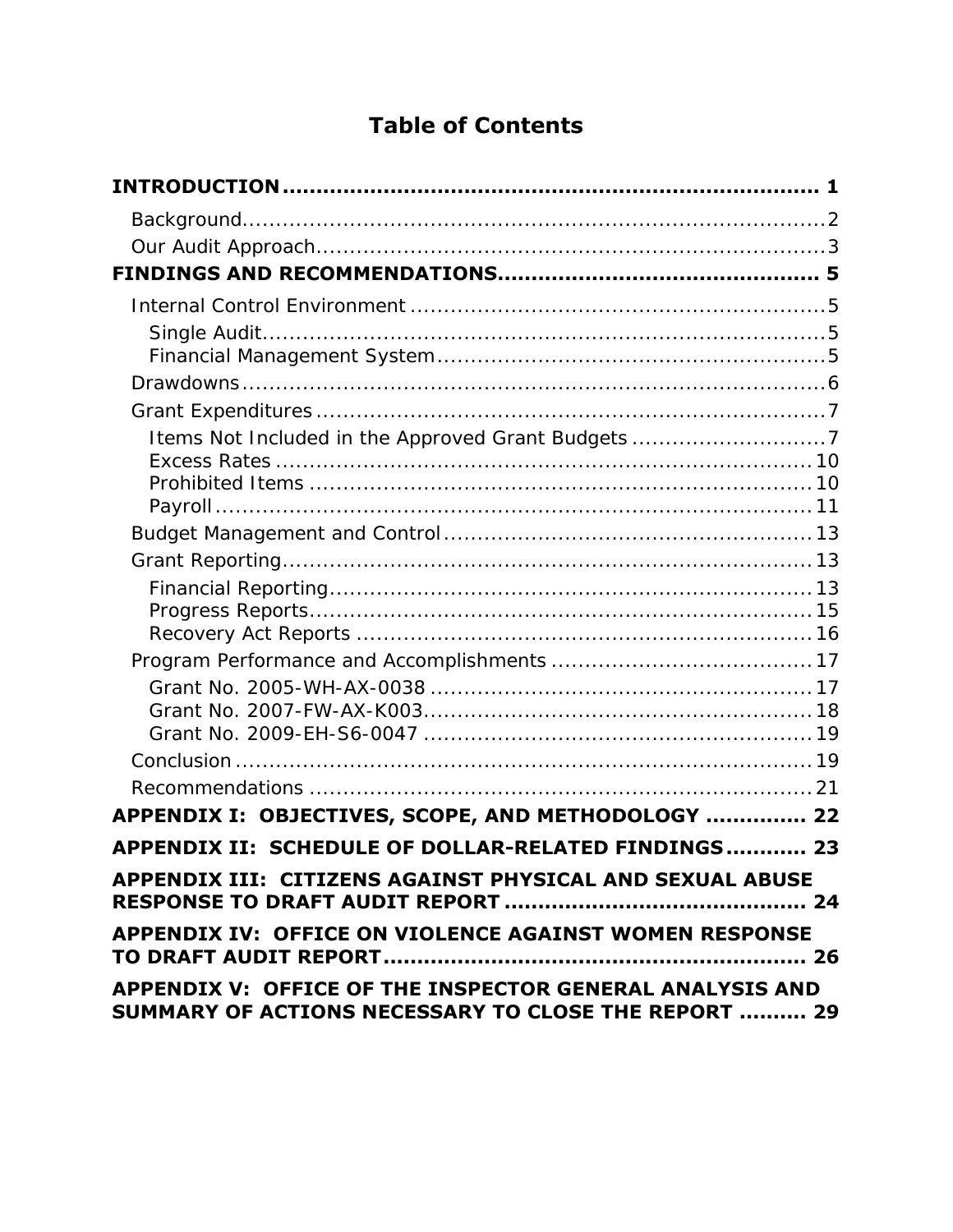## **GRANTS AWARDED TO CITIZENS AGAINST PHYSICAL AND AUDIT OF THE OFFICE ON VIOLENCE AGAINST WOMEN SEXUAL ABUSE, LOGAN, UTAH**

## **INTRODUCTION**

<span id="page-4-0"></span> awarded by the Office on Violence Against Women (OVW) to Citizens Against Physical and Sexual Abuse (CAPSA), as shown in Exhibit 1.<sup>1</sup> The U.S. Department of Justice, Office of the Inspector General, Audit Division, has completed an audit of three grants totaling \$2,261,837

| <b>AWARD NO.</b> | <b>AWARD DATE</b> | <b>PROJECT</b><br><b>END DATE</b> | <b>AMOUNT</b> |
|------------------|-------------------|-----------------------------------|---------------|
| 2005-WH-AX-0038  | 09/12/05          | 09/30/12                          | 667,782       |
| 2007-FW-AX-K003  | 09/11/07          | 09/30/13                          | 1,249,824     |
| 2009-EH-S6-0047  | 09/17/09          | 06/30/13                          | 344,231       |
|                  |                   | <b>TOTAL:</b>                     | \$2,261,837   |

### **EXHIBIT 1: OVW GRANTS AWARDED TO CAPSA**

Source: OJP's Grant Management System

<span id="page-4-1"></span>-

 Stalking, or Sexual Assault Program. The purpose of the grant was to increase survivors' ability to obtain safe affordable housing and increase self-Grant No. 2005-WH-AX-0038 was awarded under the Transitional Housing Assistance Grants for Victims of Domestic Violence, Dating Violence, sufficiency, with a specific focus on survivors with disabilities, survivors living in rural jurisdictions, and immigrants. Budgeted items included partial funding for CAPSA personnel and subsidized housing and support services for survivors and their families.

services for survivors with mental health and intellectual disabilities. Grant No. 2007-FW-AX-K003 was awarded under Education, Training, and Enhanced Services to End Violence Against and Abuse of Women with Disabilities Grant Program (Disability Grant Program). The purpose of the grant was to develop a collaboration of partnering agencies to enhance Budgeted items included partial funding for CAPSA personnel; and salaries, supplies, and travel for collaborating agencies.

 Dating Violence, Stalking, or Sexual Assault. The purpose of the grant was individualized plans for self-sufficiency, including financial counseling. This grant also focused on survivors with disabilities, survivors living in rural jurisdictions, and immigrants. Budgeted items included partial funding for Grant No. 2009-EH-S6-0047 was awarded under the Recovery Act Transitional Housing Assistance Grants for Victims of Domestic Violence, to increase survivors' ability to obtain safe affordable housing and to develop

 $1$  CAPSA also refers to itself as Community Abuse Prevention Services Agency.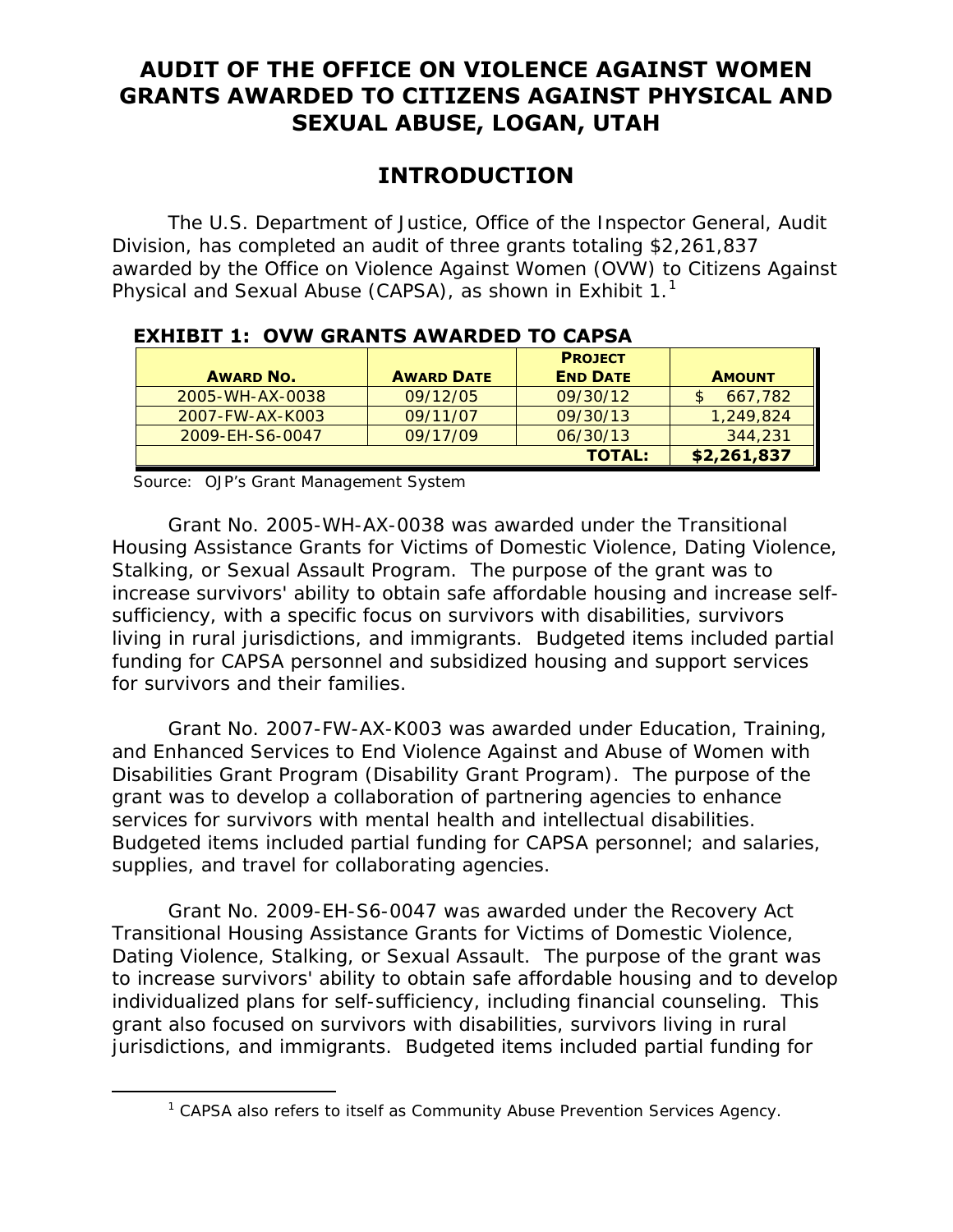services for survivors and their families. CAPSA personnel, financial counseling, and subsidized housing and support

### <span id="page-5-0"></span>**Background**

 sexual assault, and stalking. The OVW's stated mission is to provide federal women, and administer justice for and strengthen services to victims. coordinated community response. Funding is provided to local, state, and Created in 1995, the OVW administers financial and technical assistance to communities across the country that are developing programs, policies, and practices aimed at ending domestic violence, dating violence, leadership in developing the nation's capacity to reduce violence against Currently, the OVW administers 3 formula-based and 18 discretionary grant programs, established under the Violence Against Women Act (VAWA) and subsequent legislation. The OVW's discretionary grant programs work to support victims and hold perpetrators accountable through promoting a tribal governments; courts; non-profit-organizations; community-based organizations; secondary schools; institutions of higher education; and state and tribal coalitions.

housing assistance grants for victims of domestic violence and their children. housing, short-term housing assistance, and related support services. The program. It is funded through the American Recovery and Reinvestment Act The Prosecutorial Remedies and Other Tools to end the Exploitation of Children Today Act of 2003 authorized a new program for transitional The OVW Transitional Housing Assistance Program focuses on a holistic, victim-centered approach to provide transitional housing services that move individuals into permanent housing. Grants made under this grant program support programs that provide assistance to victims of domestic violence, dating violence, sexual assault, and stalking who are in need of transitional Recovery Act Transitional Housing Assistance Program is an identical (Recovery Act) of 2009, P.L.111-5 with the express purpose to preserve and create jobs and promote economic recovery.

foundation for future work. Congress authorized the Disability Grant Program in the Violence Against Women and the Department of Justice Reauthorization Act of 2005 in recognition of the pressing need to focus on sexual assault, domestic violence, dating violence, and stalking against women with disabilities and deaf women. Disability Grant Program funds will be used to establish and strengthen multidisciplinary collaborative relationships; increase organizational capacity to provide safe, accessible, and responsive services to women with disabilities and deaf women who are victims of violence and abuse; identify needs within the grantee's service area; and develop a plan to address those identified needs that builds a strong foundation for future work.<br>2<br>2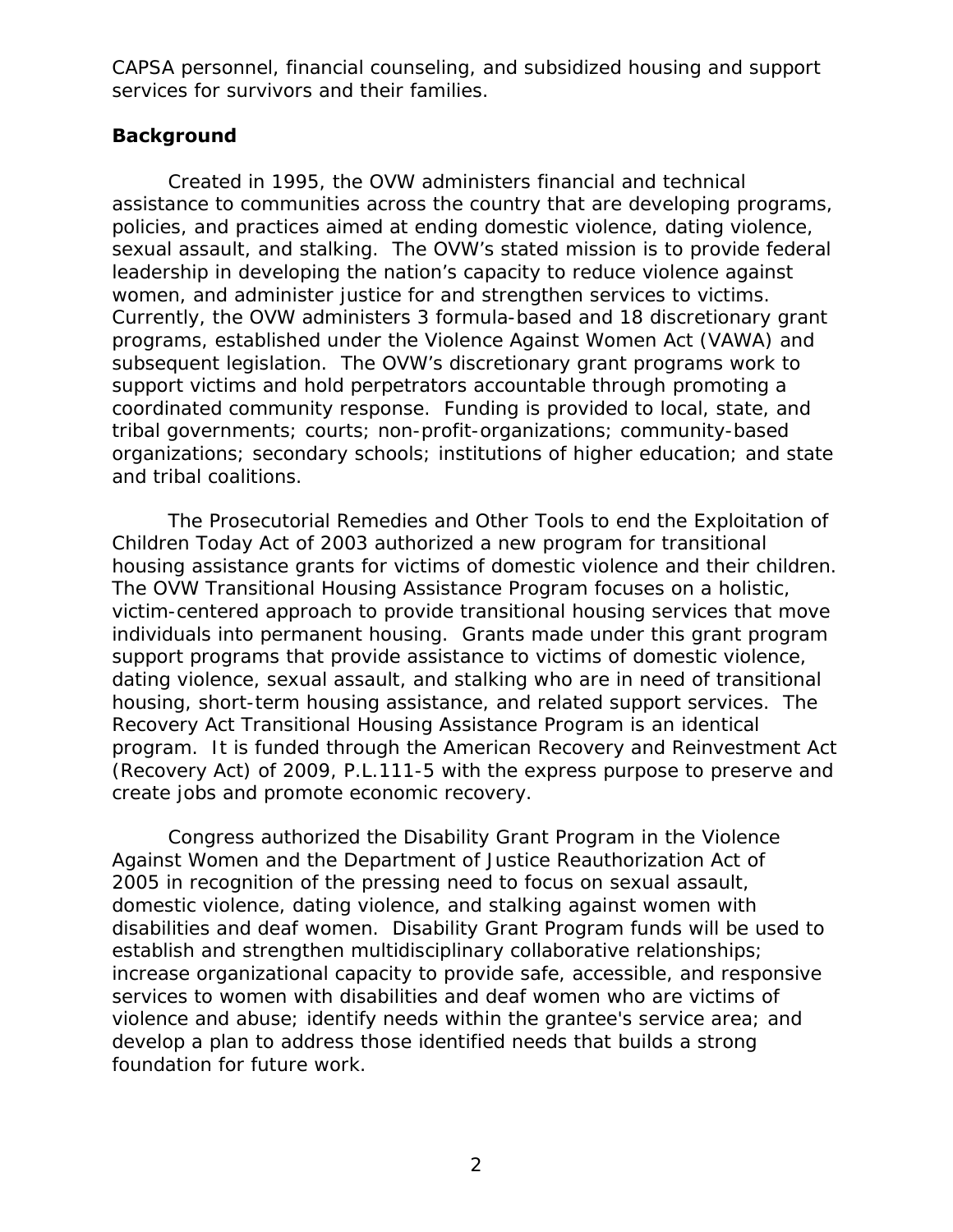CAPSA is a non-profit organization. The mission of CAPSA is to abuse through prevention education. Specifically, CAPSA provides domestic housing services, support and children's groups, and prevention education. housing services, support and children's groups, and prevention education.<br>CAPSA serves rural, northern Utah in Cache and Rich counties. CAPSA Rich County are living with a disability. In Cache County, 13 percent of the provide safe, caring, and confidential shelter, advocacy, and support for victims of domestic violence and sexual assault; and to reduce incidents of violence services, sexual assault services, shelter services, transitional reported that Cache County is 1,174 square miles and the population is 112,656. Rich County is 1,086 square miles and the population is 2,264. CAPSA reported that approximately 12 percent of those living in Cache and population lives under the poverty level and 10 percent of the population is Hispanic or Latino.<sup>[2](#page-6-1)</sup>

### <span id="page-6-0"></span>**Our Audit Approach**

 conditions of the grant. Unless otherwise stated in our report, the criteria applicable, and the award documentation. *[3](#page-6-2)* We tested CAPSA's: We tested compliance with what we consider to be the most important we audit against are contained in the *Office of Justice Programs (OJP) Financial Guide*, the *2012 OVW Financial Grants Management Guide* where

- terms and conditions of the grant; **• internal control environment** to determine whether the internal controls in place for the processing and payment of funds were adequate to safeguard grant funds and ensure compliance with the
- **grant drawdowns** to determine whether grant drawdowns were adequately supported and if CAPSA was managing grant receipts in accordance with federal requirements;
- costs charged to the grant; **• grant expenditures** to determine the accuracy and allowability of
- with the costs approved in the grant budget; **• budget management and control** to determine CAPSA's compliance
- specific to the Recovery Act; and • **Federal Financial Reports (FFR) and progress reports** to determine if the required reports were submitted in a timely manner and accurately reflect grant activity, including additional requirements

<span id="page-6-1"></span>l  $2$  Statements regarding the mission and intent of the OVW and CAPSA are from the applicable agency's literature (unaudited).

<span id="page-6-2"></span> 3 In February 2012, the OVW issued the *2012 OVW Financial Grants Management Guide*. The criteria applied to Grant No. 2007-FW-AX-K003 beginning February 2012.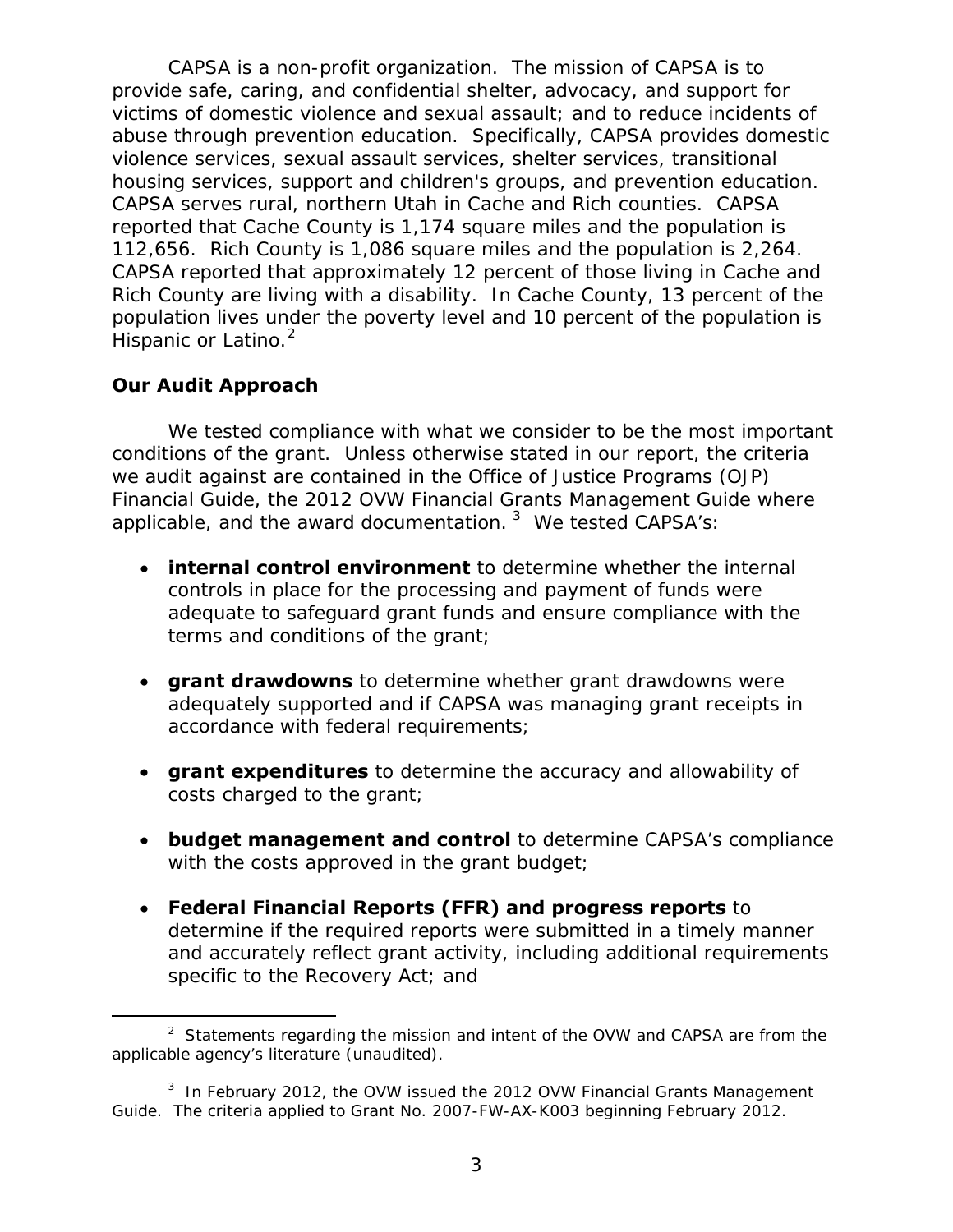CAPSA was capable of meeting the grant objectives. • **grant objectives and accomplishments** to determine whether

methodology are discussed in Appendix I. The results of our analysis are discussed in detail in the Findings and Recommendations section of the report. Our audit objective, scope, and methodology are discussed in Appendix I. 4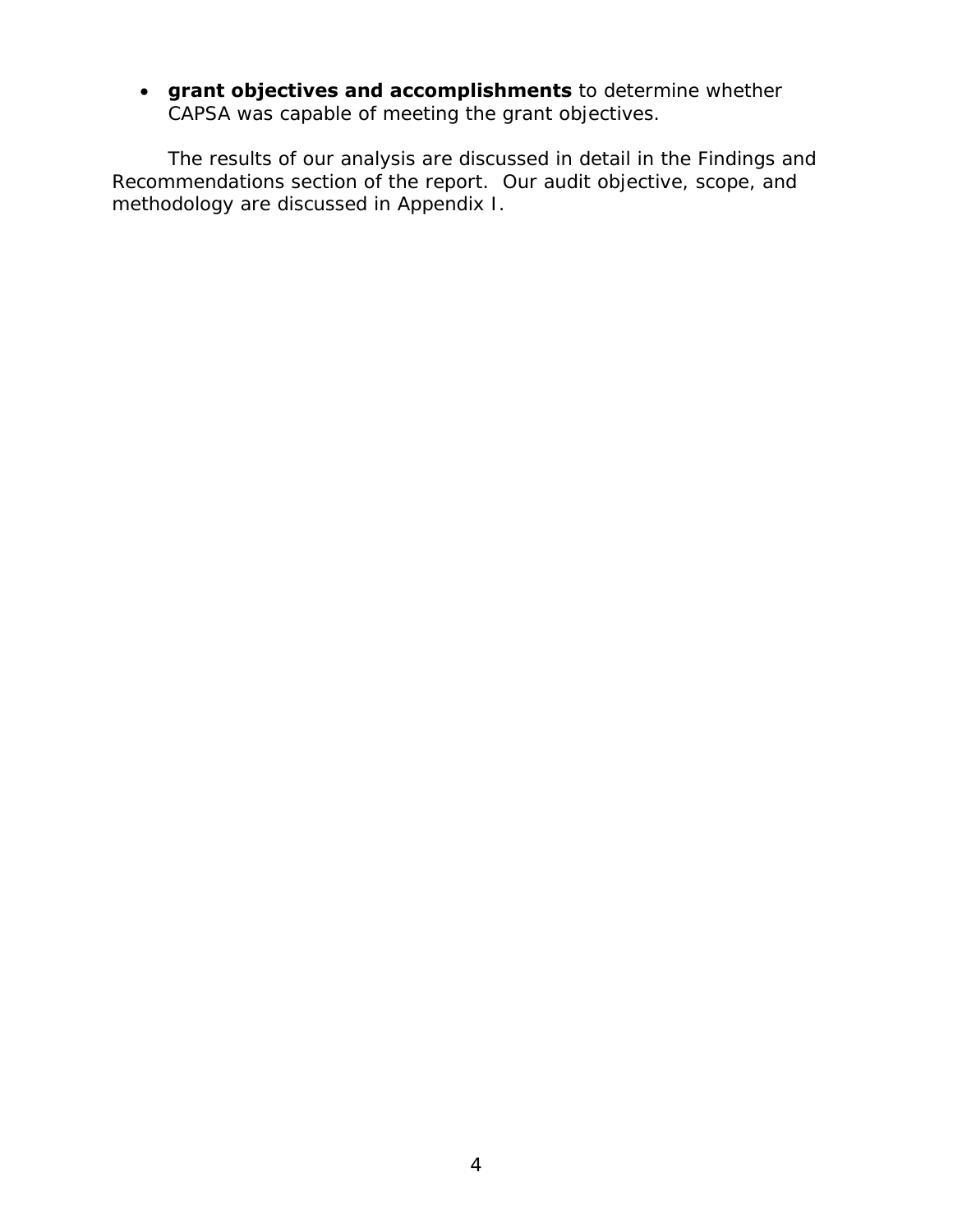## **FINDINGS AND RECOMMENDATIONS**

<span id="page-8-0"></span> purchased items were prohibited. We found that CAPSA paid instances when staff positions were not included as part of the records in both FFRs and Recovery Act reports. As a result, we identified questioned costs totaling \$27,907 and two We found that CAPSA used grant funds to purchase items that were unallowable, including instances when purchased items were not included as part of the approved grant budgets, the actual rates charged exceeded the approved rates, and salary and fringe benefits that were not allowable, including approved grant budgets and salary expenditures charged to the grants exceeded an appropriate cost allocation. We also found that CAPSA did not always obtain management approval on timesheets. Finally, we found that CAPSA reported financial information that did not match the organization's accounting management improvements.

### <span id="page-8-1"></span>**Internal Control Environment**

 interviewed management and key personnel, and we observed accounting activities to further assess risk. We reviewed CAPSA's Single Audit Report and financial management system to assess the organization's risk of non-compliance with laws, regulations, guidelines, and terms and conditions of the grants. We also

#### <span id="page-8-2"></span>*Single Audit*

 perform a Single Audit. The FY 2011 Single Audit Report included one audit According to Office of Management and Budget (OMB) Circular A-133, an entity expending more than \$500,000 in federal funds in a year is required to perform a Single Audit annually. In fiscal year (FY) 2011, CAPSA expended federal funds totaling \$640,539, meaning CAPSA was required to finding.

 finding related to adjustments to fixed assets and accounts payable that were not identified or booked by management. We determined that the The accompanying *Financial Statements with Independent Auditor's Report* for FY 2011 included one significant deficiency related to the financial statements, which was also included in the FY 2010 Single Audit. The finding was not crosscutting to federal awards within our scope.

#### <span id="page-8-3"></span>*Financial Management System*

 CAPSA officials. Internal control procedures for procurement and payment We reviewed CAPSA's financial management system and interviewed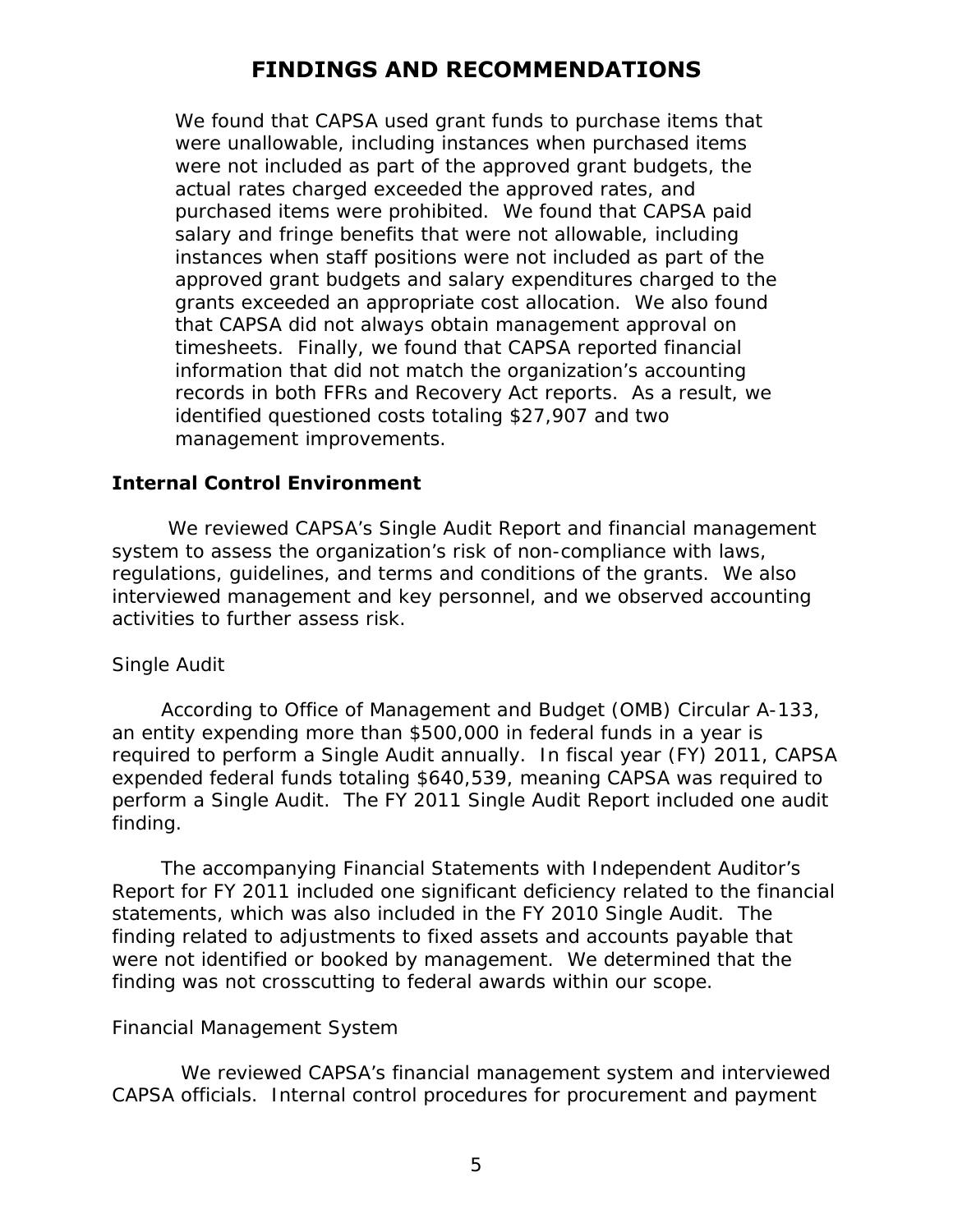funds. Internal control procedures for payroll included tracking actual monitoring sub-recipients included signed written agreements, tracking reimbursement requests be accompanied by supporting documentation. included obtaining proper approval prior to acquiring goods and disbursing activities for which the employees were compensated and requiring a supervisor to approve timesheets. Internal control procedures for performance through the submission of activity reports, and requiring that

 reimbursement requests be accompanied by supporting documentation. We determined CAPSA's internal control procedures for receiving were for receiving and there was no formal documentation to confirm receipt. party. There were not sufficient controls to ensure that the items ordered and billed matched those received. CAPSA responded to this issue by revising the receiving policy. The new policy stipulates that upon receipt of report includes the number of items and the condition of items received. determined the updated policy is sufficient; as a result, we offer no recommendation related to this issue. not adequate. We found that there were no written policies and procedures CAPSA officials indicated that they made a mental note of items received. and returned the purchase order, along with the product, to the requesting a purchased good, the recipient completes a receiving dock report. The The dock report is attached to the purchase order and the invoice. We

#### <span id="page-9-0"></span>**Drawdowns**

<span id="page-9-1"></span>Ì,

 monthly. According to the *OJP Financial Guide*, the grant recipient should time draw down requests to ensure that federal cash on hand is the minimum needed for disbursements to be made immediately or within 10 days. We analyzed the three grants in our audit to determine if the total excess of, the cumulative drawdowns, as shown in Exhibit 2. CAPSA officials stated that drawdowns were requested on a reimbursement basis for past expenditures and the requests were usually expenditures recorded in CAPSA's accounting records were equal to, or in

| <b>GRANT NUMBER</b> | <b>TOTAL AMOUNT</b><br><b>DRAWN</b> | <b>TOTAL AMOUNT</b><br><b>EXPENDED</b> <sup>5</sup> | <b>DIFFERENCE</b> |
|---------------------|-------------------------------------|-----------------------------------------------------|-------------------|
| 2005-WH-AX-0038     | \$645,015                           | \$644,894                                           | 121               |
| 2007-FW-AX-K003     | 745,985                             | 748.841                                             | (2,856)           |
| 2009-EH-S6-0047     | 215,341                             | 218,983                                             | (3,642)           |

 **EXHIBIT 2: ANALYSIS OF DRAWDOWNS[4](#page-9-1)** 

Source: OVW drawdown records and CAPSA accounting records

 $4$  Throughout this report differences in the total amounts are due to rounding.

<span id="page-9-2"></span> $5$  The total amount expended includes expenditures recorded in CAPSA's accounting records ten days after the most recent drawdown date, because cash must be disbursed immediately or within ten days.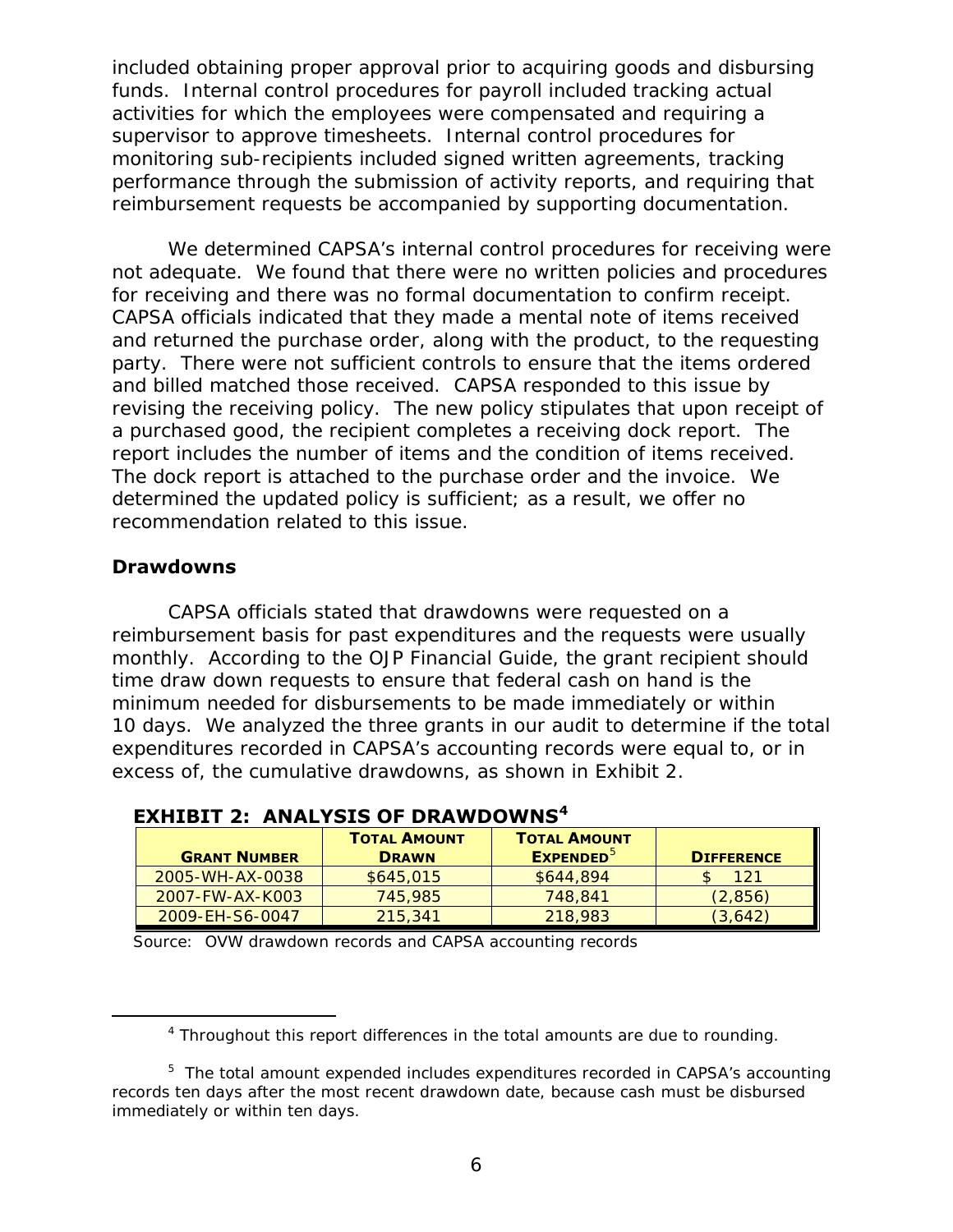with the minimum cash-on-hand criteria. For Grant No. 2005-WH-AX-0038, cumulative drawdowns exceeded total expenditures by \$121. CAPSA held the excess funds on hand for 10 more days than allowed, at which time CAPSA made additional grant disbursements. We determined holding an interest. We do not consider the excess cash-on-hand or the related interest drawdowns. For Grant Nos. 2007-FW-AX-K003 and 2009-EH-S6-0047, total expenditures exceeded cumulative drawdowns, meaning CAPSA complied extra \$121 on hand for 10 days resulted in approximately \$0.01 in earned material amounts and therefore, we make no recommendation related to

 the grants' official accounting records for reporting purposes. This issue is discussed in detail the *Grant Reporting* Section of this report, as it resulted in an audit finding related to FFRs. CAPSA revealed that the same information is used to create both drawdowns and Federal Financial Reports (FFR). Consequently, the discrepancy noted above was caused by CAPSA overstating the grants' period expenditures, as the result of including expenditures not included in

### <span id="page-10-0"></span>**Grant Expenditures**

We reviewed policies and procedures and conducted sample testing of transactions to determine if grant expenditures were allowable, reasonable, and in compliance with the terms and conditions of the award.

For Grant No. 2005-WH-AX-0038, we selected 60 of the 5,046 direct cost transactions (one percent) totaling \$34,522 for review. For Grant No. 2007-FW-AX-K003, we selected 59 of the 3,947 direct cost transactions (one percent) totaling \$117,283 for review. For Grant No. 2009-EH-S6-0047, we selected 37 of the 1,899 direct cost transactions (two percent) totaling \$48,156 for review.

 For Grant No. 2007-FW-AX-K003, we identified two instances where (2) update the accounts payable balance. These entries resulted in the reclassification of expenditures that were already charged to the grant. As a result, the grant was double charged in the amount of \$7,417. We brought this issue to CAPSA's attention. CAPSA reversed the double entries and the records no longer reflect the error. adjusting entries were used to (1) split an expense across two periods and

### <span id="page-10-1"></span> *Items Not Included in the Approved Grant Budgets*

 According to the *OJP Financial Guide*, grantees are required to initiate a Grant Adjustment Notice (GAN) for changes in scope that affect the were not included as part of the approved grant budgets. CAPSA officials budget. There were a number of items purchased for all three grants that stated that they believed a number of these items fit within the scope of the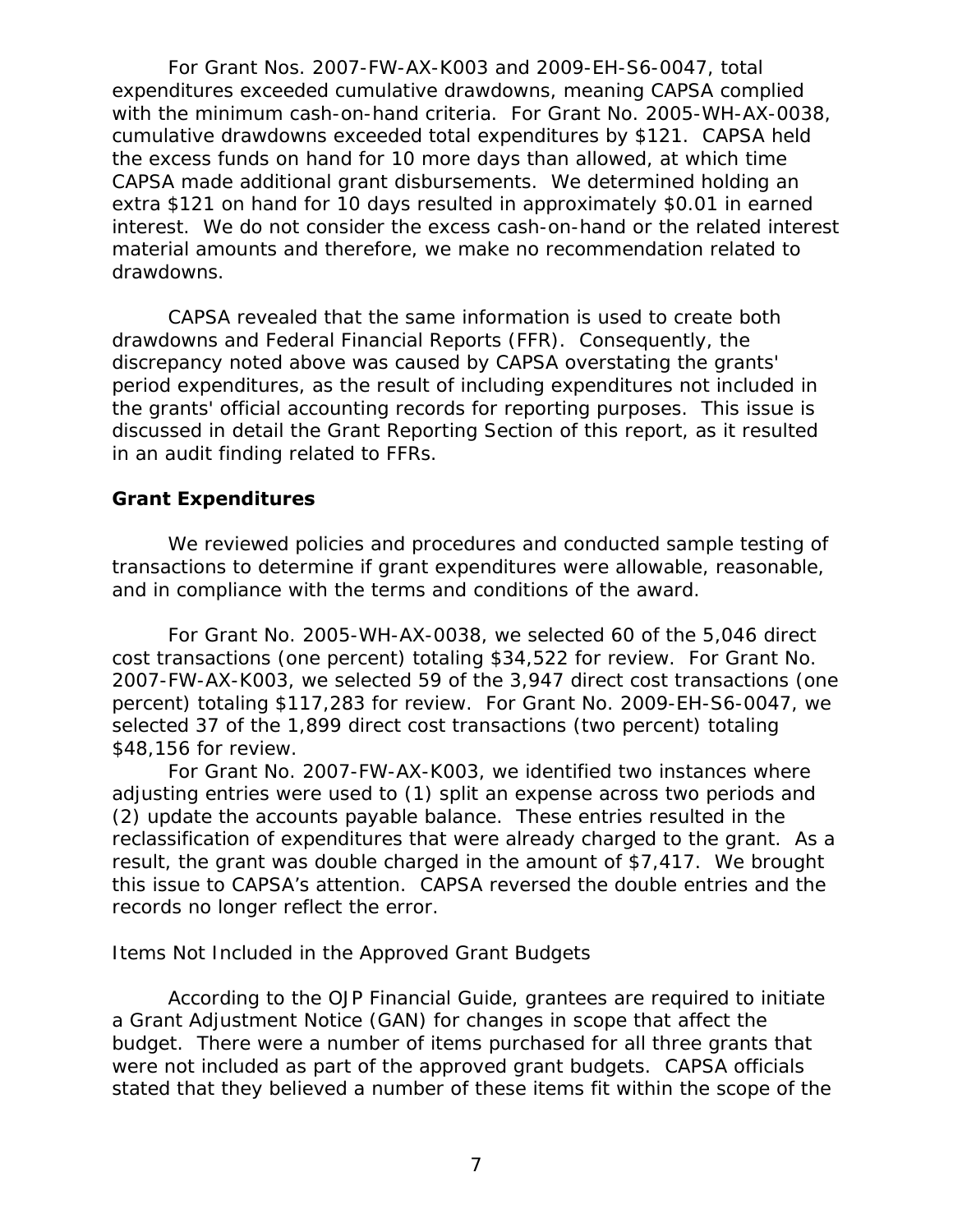grants. However, we did not see evidence that CAPSA contacted the OVW, that purchasing the items did not constitute a change in scope.<sup>[6](#page-11-0)</sup> Without the either formally through a GAN or informally through other means, to confirm OVW's approval, we were not able to make a determination regarding whether the items were within the scope of the grants. Therefore, we consider the costs unallowable.

 expenditures in our sample was for a meal. CAPSA officials stated that they workgroup attendance and alleviates worry about when the family will eat. budgets, in the supplies category or otherwise. We expanded our analysis to For Grant No. 2005-WH-AX-0038, one of the support group believed the meals fit under support group supplies. They went on to say that women attending the groups are often single, working, and have children. Providing meals for the women and children encourages However, we did not see meals included as part of the approved grant include all grant expenditures that we were able to identify as paying for support group meals for a total of 11 transactions totaling \$553.

 meals not included as part of the grant budget totaling \$264. This included analysis. Additionally, the approved grant budget for Grant No. clients, was allocated funding for supplies. A portion of one of the financial identified in the approved grant budget. As a result, we question \$949, the total cost of unapproved meals, as unallowable. For Grant No. 2009-EH-S6-0047, we also identified support group a total of five transactions, one from our sample and four from our expanded 2009-EH-S6-0047 indicated that the financial counselor, a grant subrecipient responsible for providing individual financial counseling to program counseling supplies expenditures was for meals with clients totaling \$133. Like support group meals, meals supplied by financial counselors were not

 expenditure for jackets totaling \$1,275. We expanded our analysis and totaling \$332. The jackets and water bottles were distributed to CAPSA's which CAPSA officials stated was an event encouraged by the OVW. We also and shirts were not identified in the approved grant budgets. As a result, we For Grant No. 2007-FW-AX-K003, we identified a workgroup supplies identified an additional workgroup supplies expenditure for water bottles staff and the participating agencies' staff at an end project celebration, identified an expenditure for staff shirts totaling \$69. Jackets, water bottles, question \$1,676, the total cost of items distributed to staff, as unallowable.

 $\overline{a}$ 

<span id="page-11-0"></span> $^6$  CAPSA charged \$17,557 in expenditures for repair and maintenance, utilities, and liability insurance for Independence Place units, CAPSA's on-site transitional housing to Grant No. 2005-WH-AX-0038. These items were not included in the approved grant budgets. However, the OVW informed CAPSA that a GAN was not required for these costs. Instead, the OVW provided informal approval through e-mail.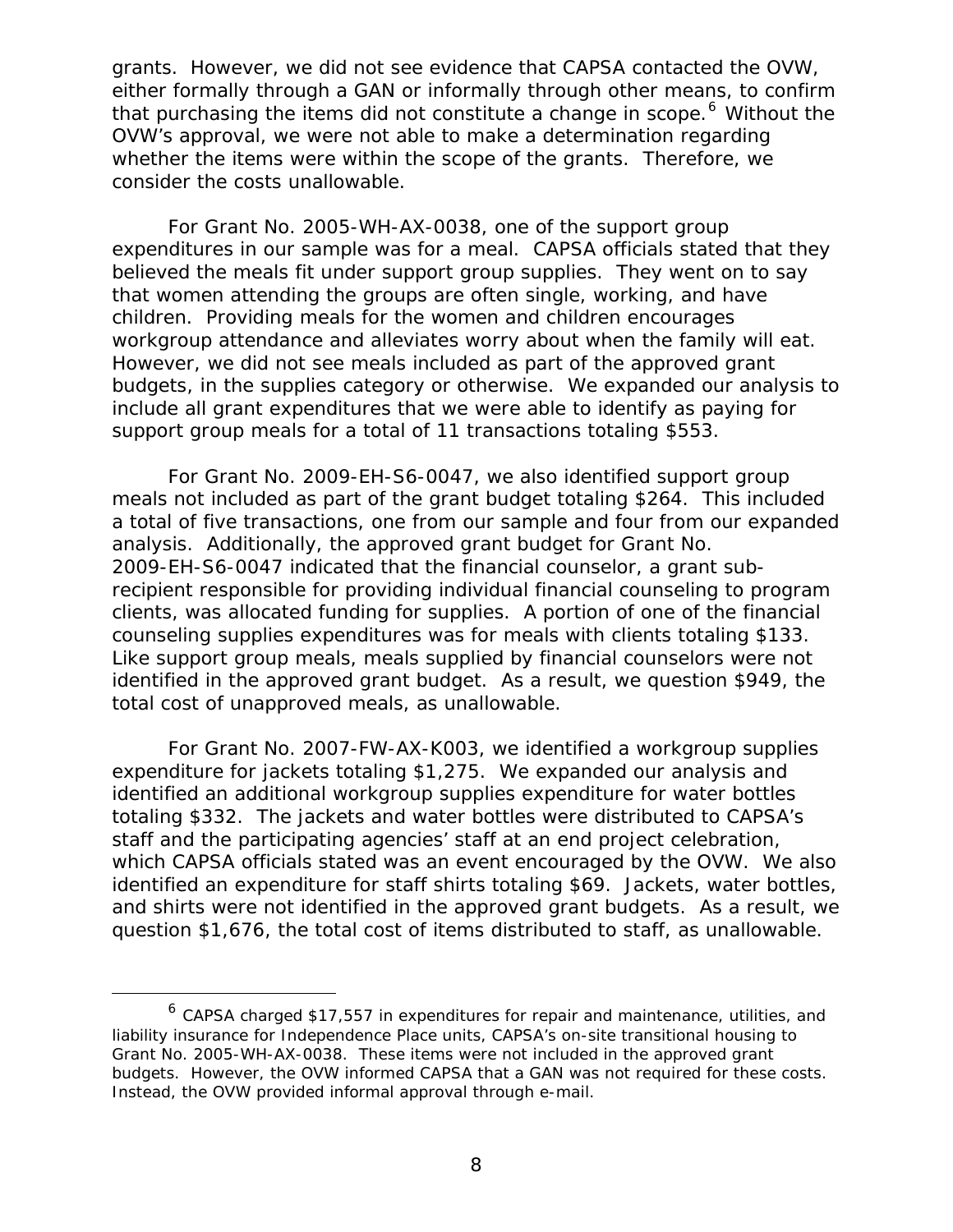housing units. CAPSA officials stated that blinds are critical to client safety had funds available for the warranty purchase. However, blinds and result, we question \$2,194 as unallowable. For Grant No. 2009-EH-S6-0047, we identified an expenditure totaling \$1,218 for blinds for the Independence Place units, CAPSA's on-site transitional housing. We also identified that an expenditure totaling \$976 was for warranties for appliances purchased for the transitional and assessing client safety was part of the grant requirements. They also stated that they were able to obtain the appliances at a reduced cost and appliance warranties were not identified in the approved grant budget. As a

 counselor certification from a specific provider, including travel costs. We identified two expenditures for travel and training costs that did not relate to the listed provider. CAPSA officials stated that the financial counselors training and provided the most effective service. However, one sub- unlisted provider. In addition, we did not see alternative providers included unapproved training and related travel for a total of three transactions. As a For Grant No. 2009-EH-S6-0047, the approved grant budget indicated that the financial counselor was allocated funding to obtain a housing attended alternative but similar trainings when the specific provider was not available. This provided assurance that each counselor had the appropriate recipient expenditure in our sample included travel and training costs related to the listed provider, as well as travel and training costs related to an as part of the approved grant budgets. We expanded our analysis to include all grant expenditures that we were able to identify as paying for result, we question \$4,222 as unallowable.

 items that were not included as part of the approved grant budgets. In total we identified \$9,041 in unallowable costs used to purchase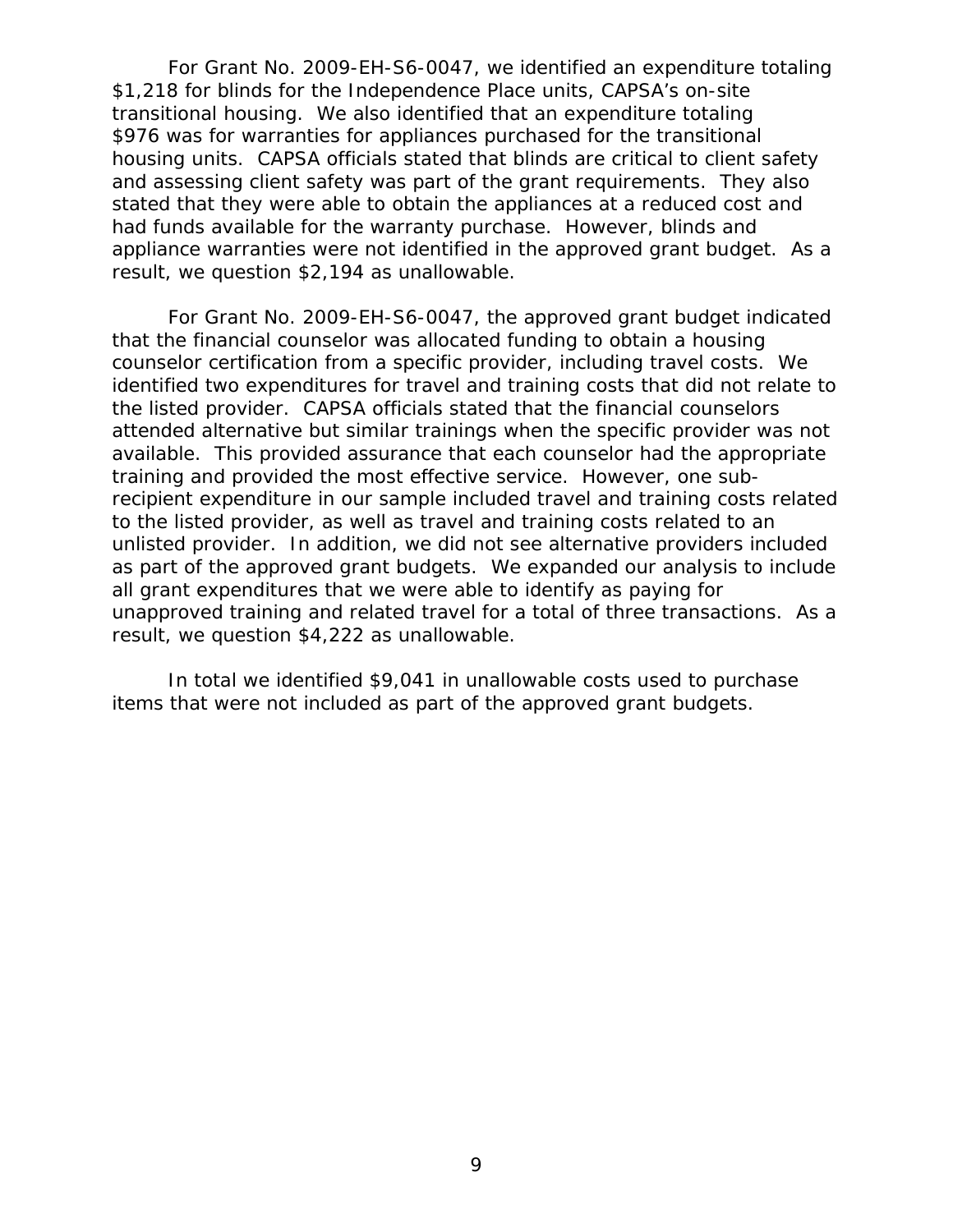#### <span id="page-13-2"></span><span id="page-13-0"></span>*Excess Rates*

 grant budget was \$0.44 per mile. We identified a travel expenditure in our rate by \$93. According to the *OJP Financial Guide*, travel costs must be in organizationally approved policy. It appears a clerical error led to the application of the incorrect rate. For Grant No. 2005-WH-AX-0038, we also guidelines. Federal guidelines stipulate that the first and last calendar day of language related to travel days in travel instructions for the OVW training led reimbursements, as unallowable. For Grant No. 2005-WH-AX-0038, the mileage rate in the approved sample where the mileage reimbursement exceeded the approved mileage accordance with federal policy or an organizationally approved travel policy. We consider the mileage rate in the approved budget to constitute the identified two travel expenditures where the reimbursement exceeded the per diem rate on travel days by \$53. According to travel instructions for the OVW training, grantees should reimburse staff based on federal per diem travel is calculated at 75 percent. It appears the absence of specific to the overcharge. As a result, we question \$146, the total excess travel

reimbursements, as unallowable.<br>For Grant No. 2007-FW-AX-K003, CAPSA's approved grant budget meal we reviewed was under the \$10 per person limit. The seven required to initiate a GAN for changes in scope that affect the budget. We approved rates did not constitute a change in scope. Without the OVW's the costs unallowable. As a result we question \$1,410 as unallowable. included meals for partner meetings, workgroups, and trainings. The approved meal costs were based on a rate per person. The approved budget specifically identified the following rates: \$10 per partner for meetings, \$15 per participant for workgroups, and \$18 per attendee for trainings. We reviewed eight meal receipts as part of our sample. The partner meeting workgroup and training meals we reviewed exceeded the approved per person limit by \$1,410. It appears higher than approved meal charges per person and the addition of gratuity and service charges resulted in CAPSA incurring excess costs. According to the *OJP Financial Guide*, grantees are did not see evidence that CAPSA contacted the OVW, either formally through a GAN or informally through other means, to confirm that exceeding the approval, we were not able to make a determination regarding whether the excess costs were within the scope of the grants. Therefore, we consider

 staff and make purchases at rates that exceeded the rates approved in the In total we identified \$1,555 in unallowable costs used to reimburse grant budgets. *Prohibited Items* 

<span id="page-13-1"></span>For Grant No. 2009-EH-S6-0047, one of the transitional housing financial assistance expenditures in our sample was for a client's cable television bill. CAPSA officials stated that the charges may have been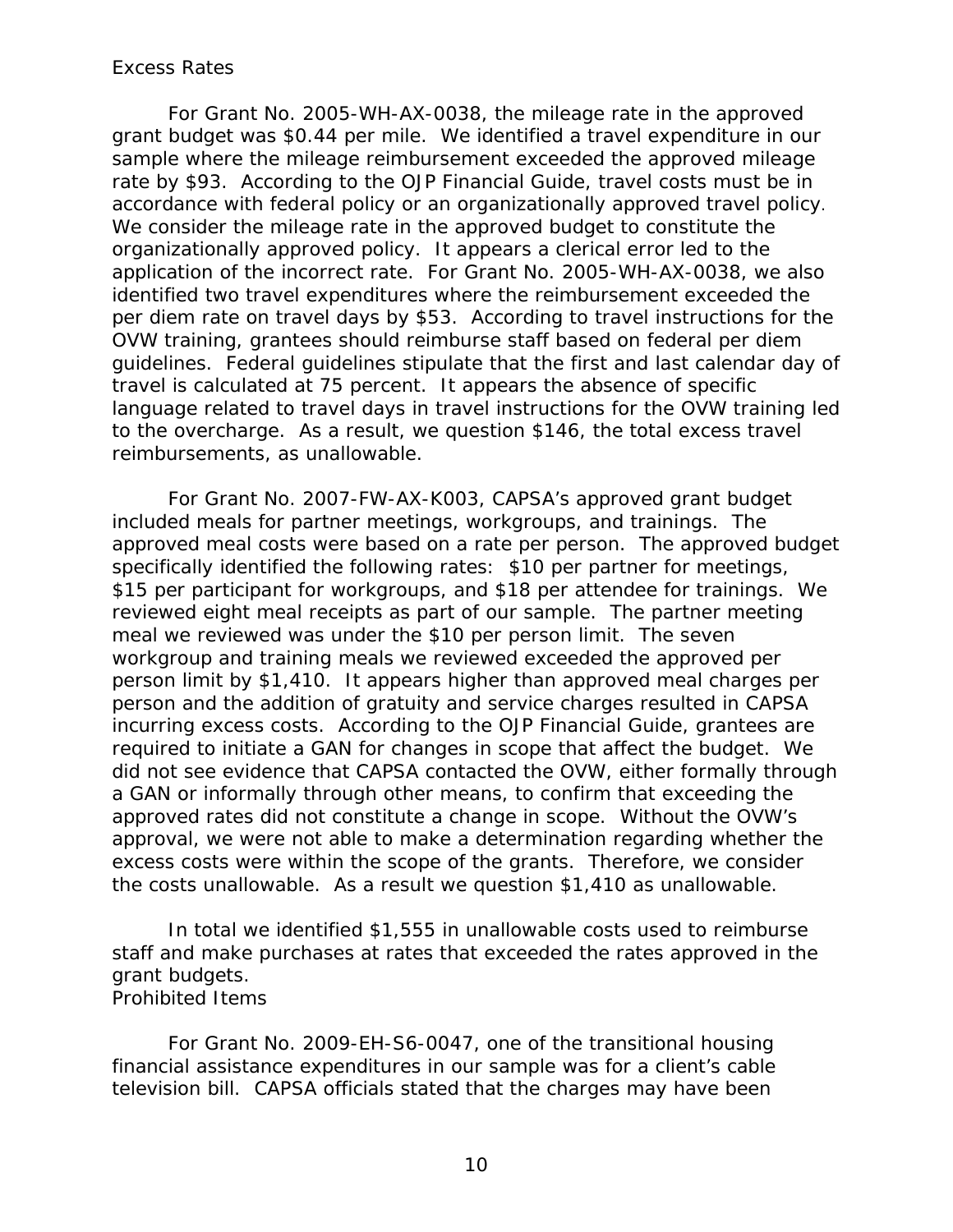excluded in the future. According to the *OJP Financial Guide*, entertainment identified a total of three transactions totaling \$149. For Grant No. \$214. As a result, we question \$363, the total prohibited entertainment charges, as unallowable. included based on requirements from other funding sources, but can be is an unallowable cost. Television is entertainment; and therefore, we consider these costs unallowable. As a result, we expanded our analysis to include all grant expenditures that we were able to identify as paying, at least in part, for cable television. For Grant No. 2009-EH-S6-0047, we 2005-WH-AX-0038, we identified three additional transactions totaling

charges, as unallowable.<br>For Grant No. 2007-FW-AX-K003, CAPSA's approved grant budget included meals for partner meetings, workgroups, and trainings. The included a \$7 tip as part of the charge. According to the *OJP Financial*  identified three transactions totaling \$120 for breakfast workgroups. identified three transactions totaling \$120 for breakfast workgroups.<br>According to the *OJP Financial Guide*, working breakfast are unallowable partner meeting meal we reviewed in the *Excess Rates* section above *Guide*, tips are an unallowable cost. We expanded our analysis and costs. As a result we question \$127, the total prohibited meal reimbursements, as unallowable.

In total we identified \$490 in unallowable costs used to purchase prohibited items.

#### <span id="page-14-0"></span>*Payroll*

 salary and fringe benefit expenditures. We identified a salary expenditure in our sample for an unapproved position. The Operations Director position between the Administrative Assistant and Operations Director. According to and \$1,215 in fringe benefits as unallowable. A total of 42 transactions from our samples identified above were was not included as part of the approved grant budget for Grant No. 2007-FW-AX-K003 until the supplement award was approved on September 16, 2011. However, a portion of the Operations Director's salary and fringe benefits were charged to Grant No. 2007-FW-AX-K003 between December 2007 and September 2011. CAPSA officials stated that the support duties for this grant were listed as "Secretary," but were split the *OJP Financial Guide*, grantees are required to initiate a GAN for changes in scope, including making changes to staff responsible for implementation of the award. CAPSA did not file a GAN related to the addition of a second support duties position. Therefore, we consider the salary and fringe benefits costs charged to the grant prior to September 16, 2011 as unallowable. As a result, we question \$12,430, including \$11,215 in salaries

Similarly, the Program Director position was not included as part of the approved grant budget for Grant No. 2005-WH-AX-0038 until the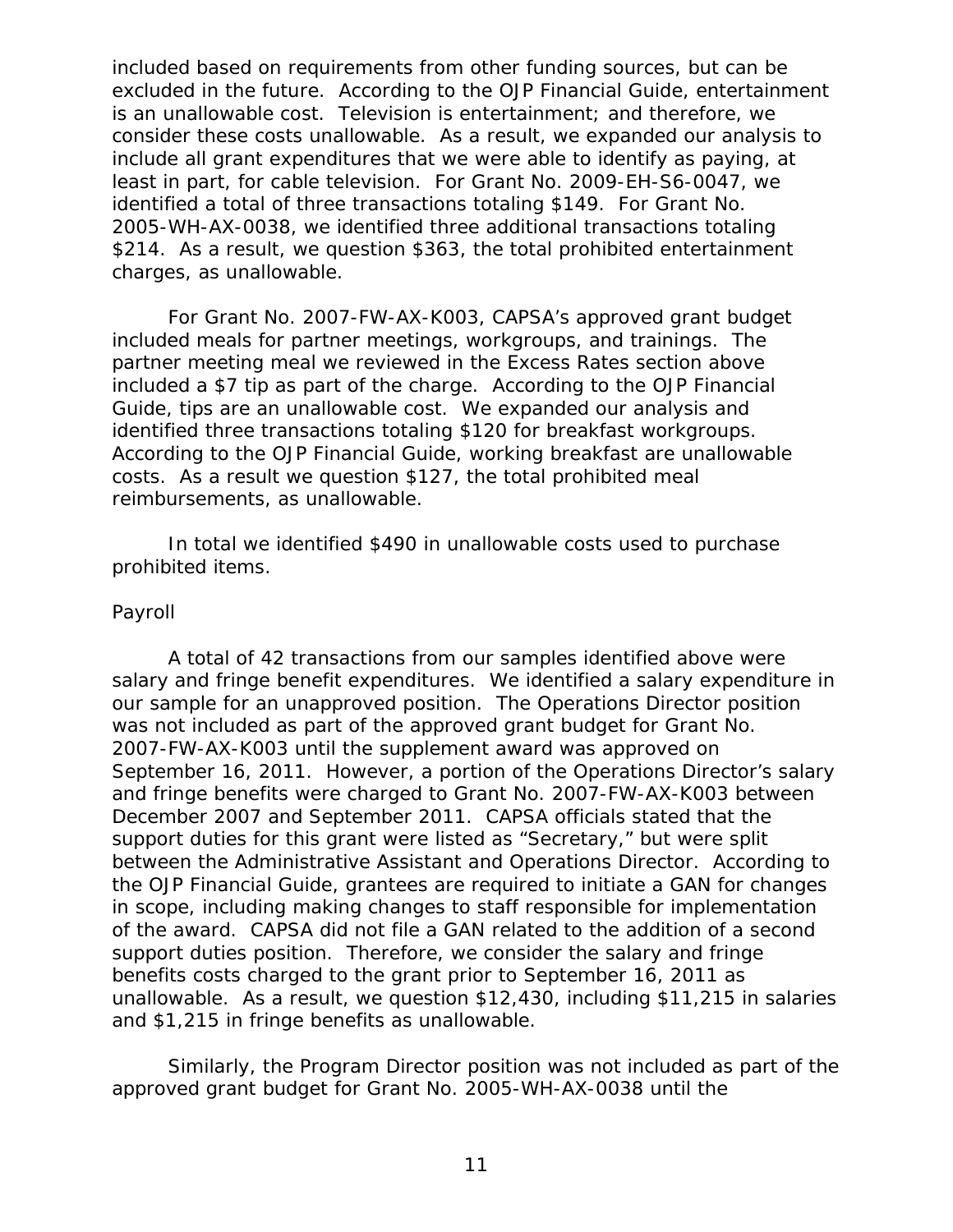Grant No. 2005-WH-AX-0038 between August 2007 and September 2008. Grant No. 2005-WH-AX-0038 between August 2007 and September 2008. CAPSA officials stated that they recall communicating with the OVW communication. According to the *OJP Financial Guide*, grantees are required we consider the salary and fringe benefits costs charged to the grant prior to September 23, 2008 as unallowable. As a result, we question \$2,420, including \$2,239 in salaries and \$181 in fringe benefits as unallowable. supplement award was approved on September 23, 2008. However, a portion of the Program Director's salary and fringe benefits were charged to regarding the change, but were not able to find a record of the to initiate a GAN for changes in scope, including making changes to staff responsible for implementation of the award. Whether or not CAPSA informally communicated with the OVW regarding the addition, CAPSA was required to file a GAN to add this position and no GAN was filed. Therefore,

 grant budgets. including \$2,239 in salaries and \$181 in fringe benefits as unallowable. In total we identified \$14,850 in unallowable costs used for salaries and fringe benefits for staff that were not included as part of the approved

 exceeded the percentage of time spent working on the grants. We 23 additional periods for a total of 25 records. In total, we identified four the percentage of time spent working on the grants, as shown in Exhibit 3. We identified two salary expenditures in our sample where the percentage of costs allocated to one of the three grants unreasonably expanded our analysis to include payroll records for one employee for instances where the percentage of costs allocated to the grants exceeded

| <b>CHECK NO.</b> | <b>GRANT NUMBER TO</b><br><b>WHICH THE SALARY</b><br><b>WAS CHARGED</b> | % OF SALARY<br><b>CHARGED TO</b><br><b>GRANT</b> | $%$ OF TIME<br><b>WORKED ON</b><br><b>GRANT</b> | <b>SALARY AMOUNT</b><br><b>RELATED TO HOURS</b><br><b>WORKED ON NON-GRANT</b><br><b>ACTIVITIES THAT WERE</b><br><b>CHARGED TO THE GRANT</b> |
|------------------|-------------------------------------------------------------------------|--------------------------------------------------|-------------------------------------------------|---------------------------------------------------------------------------------------------------------------------------------------------|
| 8211             | 2005-WH-AX-0038                                                         | 100%                                             | 50%                                             | 575                                                                                                                                         |
| 8276             | 2005-WH-AX-0038                                                         | 100%                                             | 50%                                             | 575                                                                                                                                         |
| 8332             | 2005-WH-AX-0038                                                         | 100%                                             | 50%                                             | 665                                                                                                                                         |
| 10383            | 2009-EH-S6-0047                                                         | 10%                                              | 0%                                              | 156                                                                                                                                         |
|                  |                                                                         |                                                  | <b>TOTAL</b>                                    | \$1,971                                                                                                                                     |

 **EXHIBIT 3: ALLOCATION OF SALARY COSTS** 

Source: CAPSA accounting records.

 According to the *OJP Financial Guide*, where grant recipients work on timesheets). We determined the four transactions above are not a reasonable allocation of costs. The issue was likely caused by CAPSA's multiple grant programs or cost activities, a reasonable allocation of costs to each activity must be made based on time and/or effort reports (e.g., payroll procedures. CAPSA allocates payroll costs based on pre-determined percentages that are allocated to each activity. This means CAPSA personnel must tailor their work schedules to match the pre-determined cost allocations. The instances we identified are representative of times when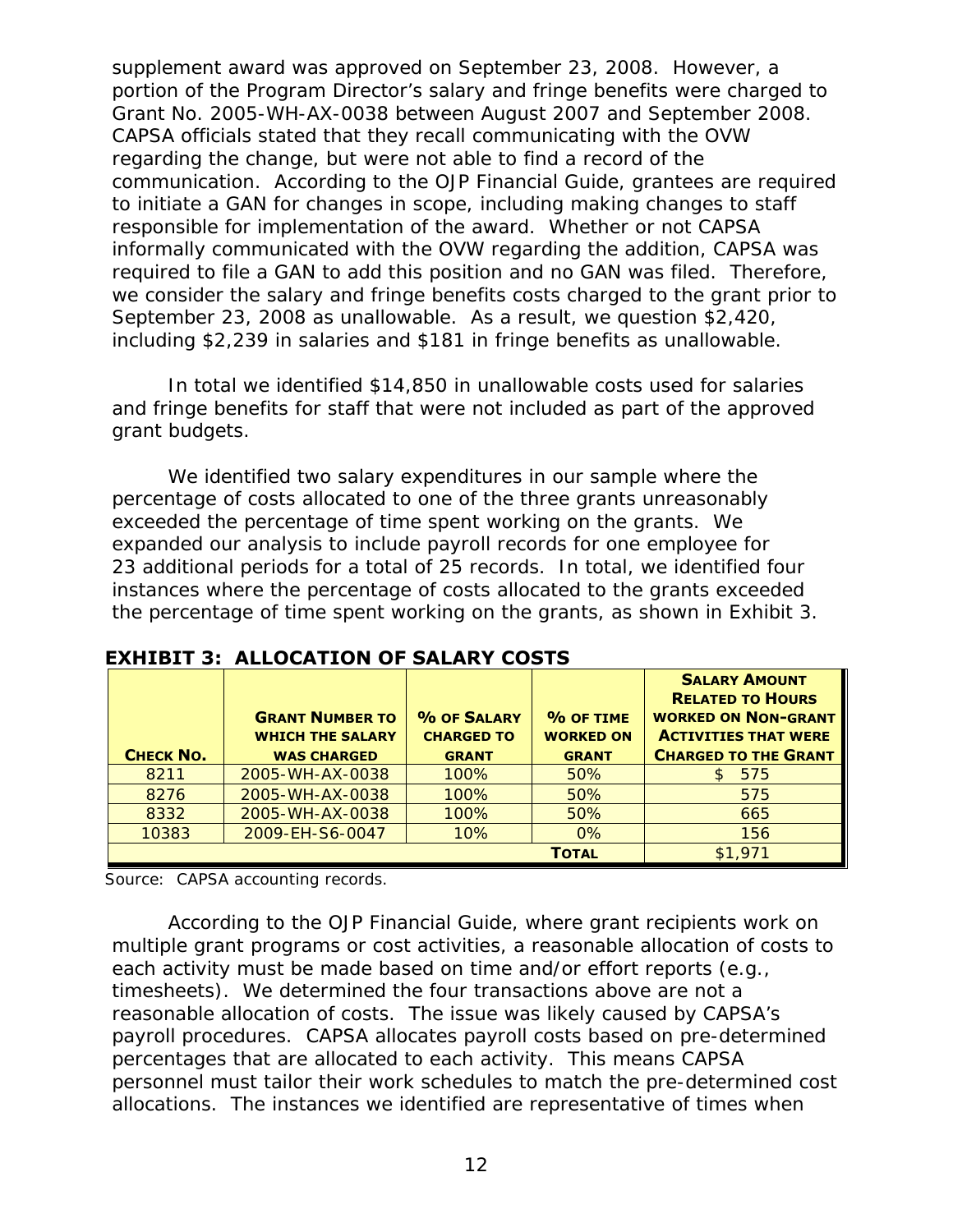staff did not properly modify their schedules. As a result, we question \$1,971 as unallowable.

 missing a supervisor's signature. CAPSA officials acknowledged that they of the work performed. We recommend that CAPSA takes steps to ensure During our review of payroll expenditures we found that nine of the 29 timesheets (31 percent) we examined as part of our original sample were sometimes do not obtain the signatures. According to the *OJP Financial Guide*, time and/or effort reports (e.g., timesheets) must be signed by the employee and approved by a supervisory official having firsthand knowledge that timesheets are consistently reviewed by the appropriate supervisor.

#### <span id="page-16-0"></span>**Budget Management and Control**

 For each grant, CAPSA had an approved budget broken down by the contractual costs, and other costs. According to the *OJP Financial Guide*, the funds among budget categories, if the proposed cumulative change is greater than 10 percent of the total award amount. We compared actual 10 percent. We determined that for all three grants CAPSA complied with 10 percent. following categories: personnel, fringe benefits, travel, equipment, supplies, grant recipient must initiate a GAN for a budget modification that reallocates grant expenditures to the approved grant budgets to determine whether CAPSA transferred funds among direct cost categories in excess of the requirement, as the cumulative difference between actual category expenditures and approved budget category totals was not greater than

### <span id="page-16-1"></span>**Grant Reporting**

 for Grant No. 2009-EH-S6-0047. The reports were mostly submitted on time and the information in the progress reports appeared to be accurate. We reviewed the FFRs and Categorical Assistance Progress Reports (progress reports) to determine if the required reports were timely and accurate. We also reviewed the Recovery Act reports, which were required However, CAPSA reported financial information that did not match the organization's accounting records in both FFRs and Recovery Act reports.

#### <span id="page-16-2"></span>*Financial Reporting*

 expenditures online using the FFR no later than 30-days after the end of each calendar quarter. We reviewed the five most recent FFRs for each prior to the FFR due dates. According to the *OJP Financial Guide*, grant recipients report grant for a total of 15 reports and determined all reports were submitted prior to the FFR due dates.<br>13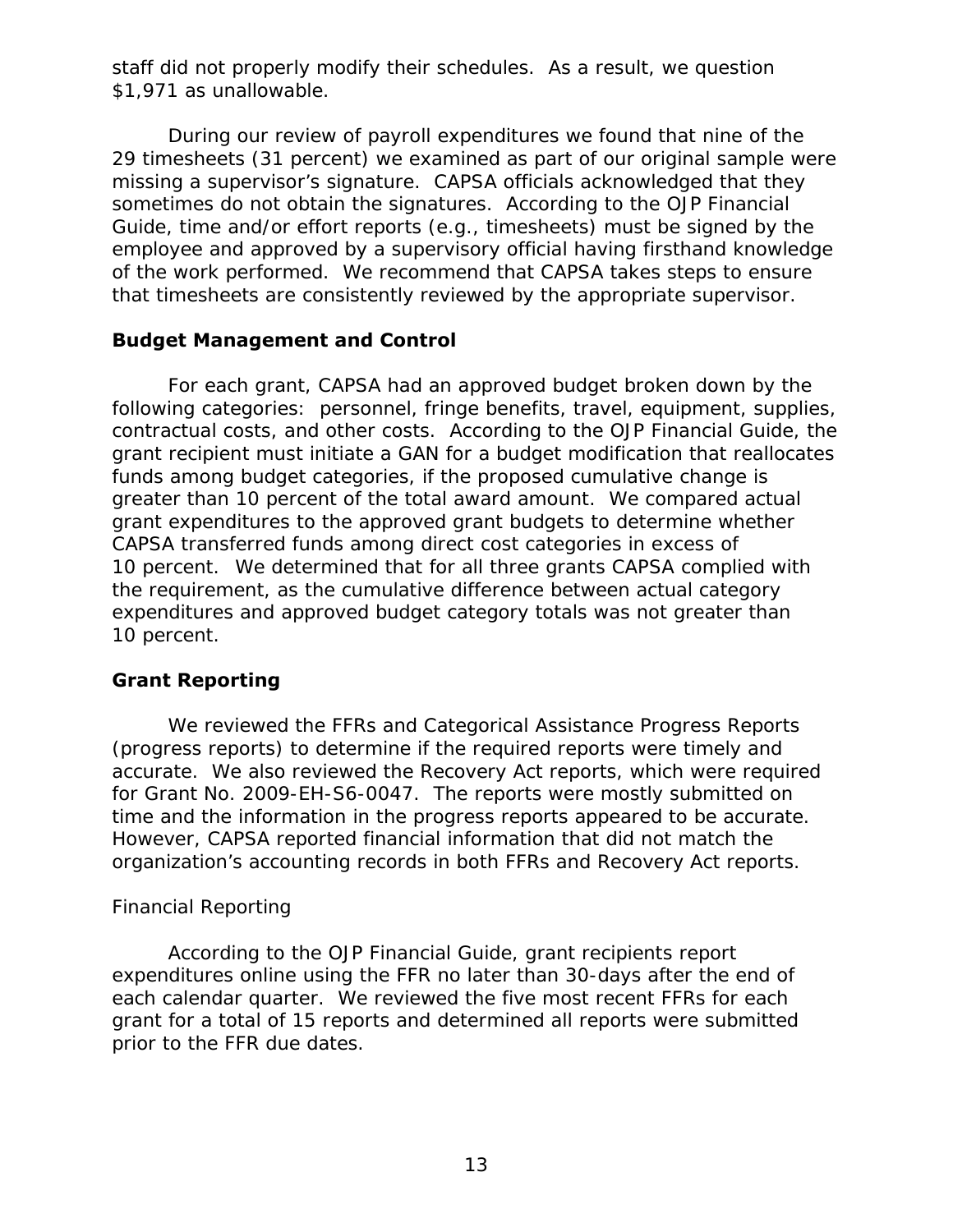We also reviewed financial reporting for accuracy. According to the *OJP Financial Guide*, recipients shall report the actual expenditures and unliquidated obligations incurred both for the reporting period and cumulatively, for each award. CAPSA overstated period expenditures in 10 of the 15 reports we reviewed and understated period expenditures in 5 of the 15 reports we reviewed, as shown in Exhibit 4.

| <b>REPORT</b><br>No. | <b>REPORT PERIOD</b><br><b>END DATE</b> | <b>PERIOD</b><br><b>EXPENDITURES</b><br><b>PER QUARTERLY</b><br><b>REPORT</b> | <b>PERIOD</b><br><b>EXPENDITURES PER</b><br><b>ACCOUNTING</b><br><b>RECORDS</b> | <b>DIFFERENCE</b><br><b>BETWEEN</b><br><b>REPORTS &amp;</b><br><b>ACCOUNTING</b><br><b>RECORDS</b> |
|----------------------|-----------------------------------------|-------------------------------------------------------------------------------|---------------------------------------------------------------------------------|----------------------------------------------------------------------------------------------------|
|                      | <b>Grant No. 2005-WH-AX-0038</b>        |                                                                               |                                                                                 |                                                                                                    |
| 24                   | 06/30/11                                | \$24,401                                                                      | \$25,918                                                                        | \$(1,517)                                                                                          |
| 25                   | 09/30/11                                | 25,524                                                                        | 24,770                                                                          | 755                                                                                                |
| 26                   | 12/31/11                                | 20,186                                                                        | 18,388                                                                          | 1,798                                                                                              |
| 27                   | 03/31/12                                | 16,993                                                                        | 16,641                                                                          | 351                                                                                                |
| 28                   | 06/30/12                                | 19,011                                                                        | 18,689                                                                          | 322                                                                                                |
|                      | <b>Grant No. 2007-FW-AX-K003</b>        |                                                                               |                                                                                 |                                                                                                    |
| 15                   | 06/30/11                                | \$77,202                                                                      | \$77,718                                                                        | \$<br>(516)                                                                                        |
| 16                   | 09/30/11                                | 55,787                                                                        | 56,819                                                                          | (1, 032)                                                                                           |
| 17                   | 12/31/11                                | 40,370                                                                        | 41,115                                                                          | (745)                                                                                              |
| 18                   | 03/31/12                                | 24,556                                                                        | 23,960                                                                          | 596                                                                                                |
| 19                   | 06/30/12                                | 25,033                                                                        | 25,246                                                                          | (212)                                                                                              |
|                      | <b>Grant No. 2009-EH-S6-0047</b>        |                                                                               |                                                                                 |                                                                                                    |
| 8                    | 06/30/11                                | \$15,632                                                                      | \$15,575                                                                        | $\mathsf{\$}$<br>57                                                                                |
| 9                    | 09/30/11                                | 14,506                                                                        | 14,125                                                                          | 381                                                                                                |
| 10                   | 12/31/11                                | 13,845                                                                        | 13,623                                                                          | 222                                                                                                |
| 11                   | 03/31/12                                | 20,213                                                                        | 19,997                                                                          | 216                                                                                                |
| 12                   | 06/30/12                                | 15,129                                                                        | 14,939                                                                          | 190                                                                                                |

## **EXHIBIT 4: FFR ACCURACY BY PERIOD**

Source: OJP's Grant Management System and CAPSA accounting records

were overstated as of June 30, 2012, as shown in Exhibit 5. The cumulative expenditures reported in the FFRs for all three grants were overstated as of June 30, 2012, as shown in Exhibit 5.<br>14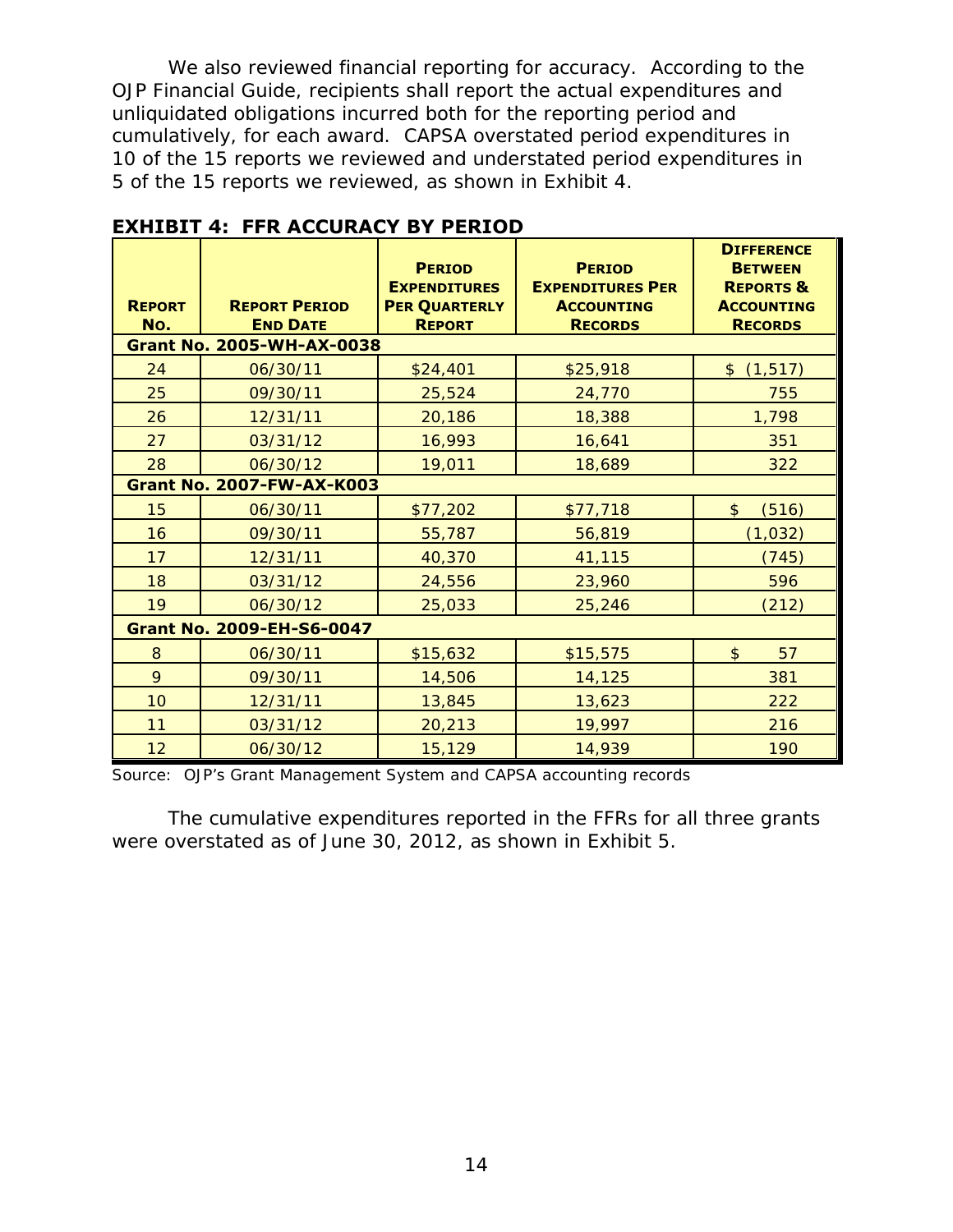|                      | <b>EXHIBIT 5: CUMULATIVE FFR ACCURACY</b> |                                                                                   |                                                                                     |                                                                                                    |
|----------------------|-------------------------------------------|-----------------------------------------------------------------------------------|-------------------------------------------------------------------------------------|----------------------------------------------------------------------------------------------------|
| <b>REPORT</b><br>No. | <b>REPORT PERIOD</b><br><b>END DATE</b>   | <b>CUMULATIVE</b><br><b>EXPENDITURES</b><br><b>PER QUARTERLY</b><br><b>REPORT</b> | <b>CUMULATIVE</b><br><b>EXPENDITURES PER</b><br><b>ACCOUNTING</b><br><b>RECORDS</b> | <b>DIFFERENCE</b><br><b>BETWEEN</b><br><b>REPORTS &amp;</b><br><b>ACCOUNTING</b><br><b>RECORDS</b> |
|                      | <b>Grant No. 2005-WH-AX-0038</b>          |                                                                                   |                                                                                     |                                                                                                    |
| 28                   | 06/30/12                                  | \$645,015                                                                         | \$640,061                                                                           | \$4,954                                                                                            |
|                      | <b>Grant No. 2007-FW-AX-K003</b>          |                                                                                   |                                                                                     |                                                                                                    |
| 19                   | 06/30/12                                  | 745,985                                                                           | 745,795                                                                             | 191                                                                                                |
|                      | <b>Grant No. 2009-EH-S6-0047</b>          |                                                                                   |                                                                                     |                                                                                                    |
| $12 \,$              | 06/30/12                                  | 215,341                                                                           | 212,502                                                                             | 2,839                                                                                              |

### **EXHIBIT 5: CUMULATIVE FFR ACCURACY**

Source: OJP's Grant Management System and CAPSA accounting records

 stated that CAPSA incurred some allowable program expenditures that were non-grant fund. CAPSA officials reported the expenditures in the FFRs and grant programs. CAPSA officials stated that they will work to update records of the completion of our audit. Therefore, we recommend that CAPSA takes In response to our inquiry regarding the discrepancies, CAPSA officials not classified as program expenditures in the accounting system. When monthly reports were being prepared CAPSA officials identified these expenditures as grant expenditures, despite being classified under a in some cases did not go back and reclassify the expenditures under the to reflect the actual expenditures. The discrepancies were not corrected, as steps to ensure that the financial information reported in FFRs matches the financial information reported in CAPSA's accounting records.

#### <span id="page-18-0"></span>*Progress Reports*

 According to the *OJP Financial Guide*, progress reports are due semiannually on January 30 and July 30 for the life of the award. We reviewed the five most recent progress reports for each grant for a total of progress report due dates. The progress report for Grant No. July 31, 2012, one day late. We do not take exception to this submission, 15 reports and determined all but one report were submitted prior to the 2007-FW-AX-K003 covering January through June 2012 was submitted on as one day does not constitute a significant lapse in time and it was the only exception.

 We also reviewed the progress reports for accuracy. According to the solicitation. We reviewed and compared statistical data to verify performance claims for the last year of the grants.<br>15 *OJP Financial Guide*, the funding recipient agrees to collect data appropriate for facilitating reporting requirements established by Public Law 103-62 for the *Government Performance and Results Act*. The funding recipient should ensure that valid and auditable source documentation is available to support all data collected for each performance measure specified in the program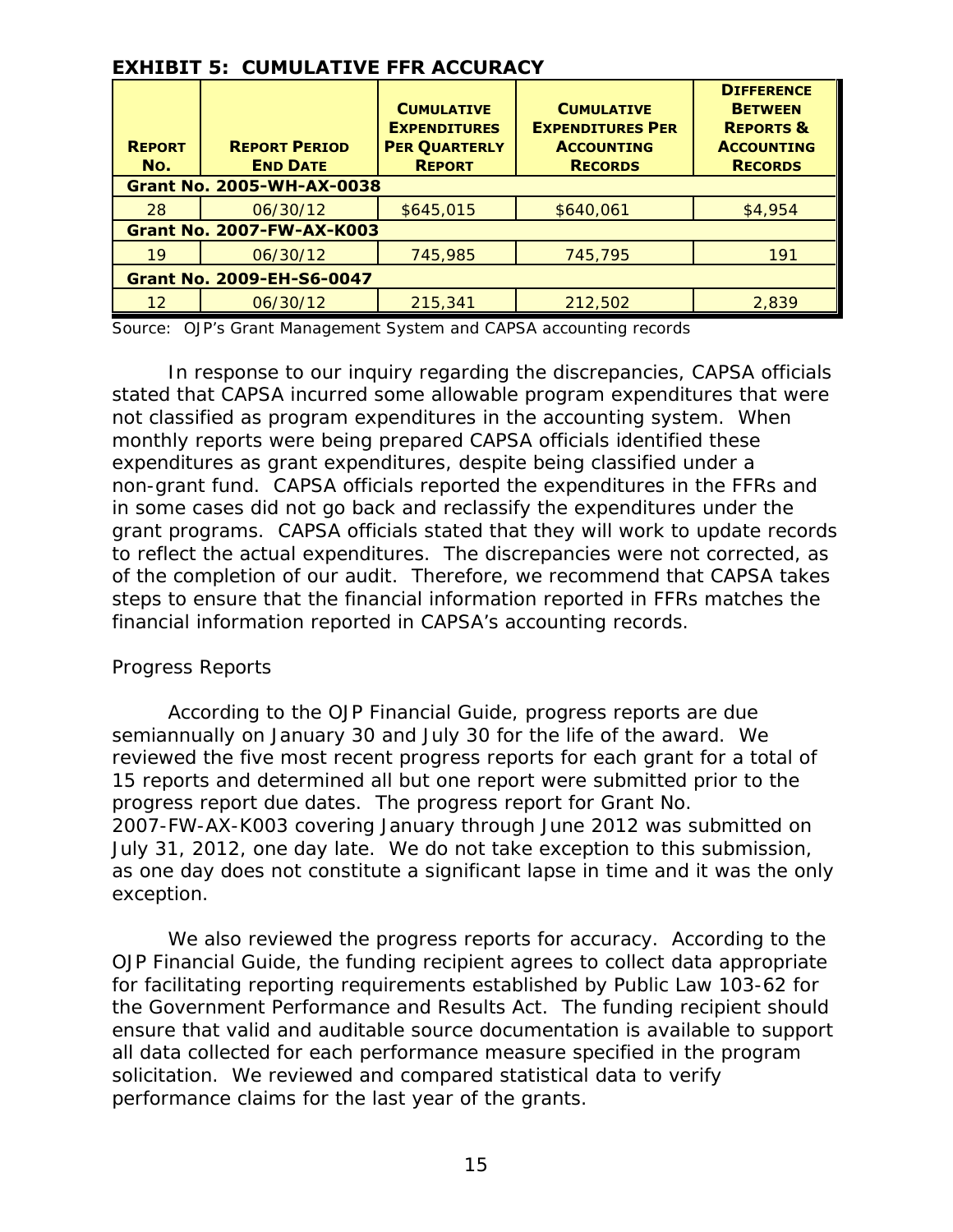reports submitted for each grant for a total sample size of 12. We then program. CAPSA officials provided sufficient source documentation to support the information reported to the OVW for all items in our sample. In order verify the information in progress reports, we selected a sample of 2 program accomplishments from the 2 most recent progress traced the items to supporting documentation maintained by CAPSA officials. For Grant No. 2005-WH-AX-0038, we requested verification in the following areas: (1) victims served, (2) housing assistance costs, (3) support services, and (4) length of stay in the program. For Grant No. 2007-FW-AX-K003, we requested verification in the following areas: (1) number of program staff trained, (2) training topics covered, (3) planning/development meeting attendance, and (4) number of meeting held. For Grant No.2009-EH-S6-0047, we requested verification in the following areas: (1) housing units funded, (2) support services, (3) demographics of victims served, and (4) destination upon exit from

### <span id="page-19-0"></span>*Recovery Act Reports*

 the end of each calendar quarter. We reviewed the submission times for the the calendar quarter. We do not take exception to the submissions, as two days does not constitute a significant lapse in time. According to *Section 1512 of the Recovery Act*, reports on the use of Recovery Act funding by recipients are due no later than the tenth day after two most recent Recovery Act reports for Grant No. 2009-EH-S6-0047 and found that both reports were submitted on the twelfth day after the end of

 days does not constitute a significant lapse in time. We also reviewed the Recovery Act reports for accuracy. According to on payments made to both sub-recipients and vendors. We reviewed the *Section 1512 of the Recovery Act*, the recipient reports are required to include the amount of funds spent on projects and activities, a description of the projects and activities, estimates on jobs created or retained, and data most recent report and determined CAPSA provided an accurate description of the projects and activities and an accurate estimate of the number of jobs created or retained.

 Act report totaled \$215,341, which is \$2,839 more than what was identified The cumulative expenditure amount – the amount of funds spent on projects and activities – reported for the quarter ending June 30, 2012 was the same amount reported in the FFR for the report period ending on the same date. Like the FFR, cumulative expenditures reported in the Recovery in the accounting records.

According to *Section 1512 of the Recovery Act*, the prime recipient is responsible for reporting data on payments made to both sub-recipients and vendors. Sub-recipients are non-federal entities that are awarded Recovery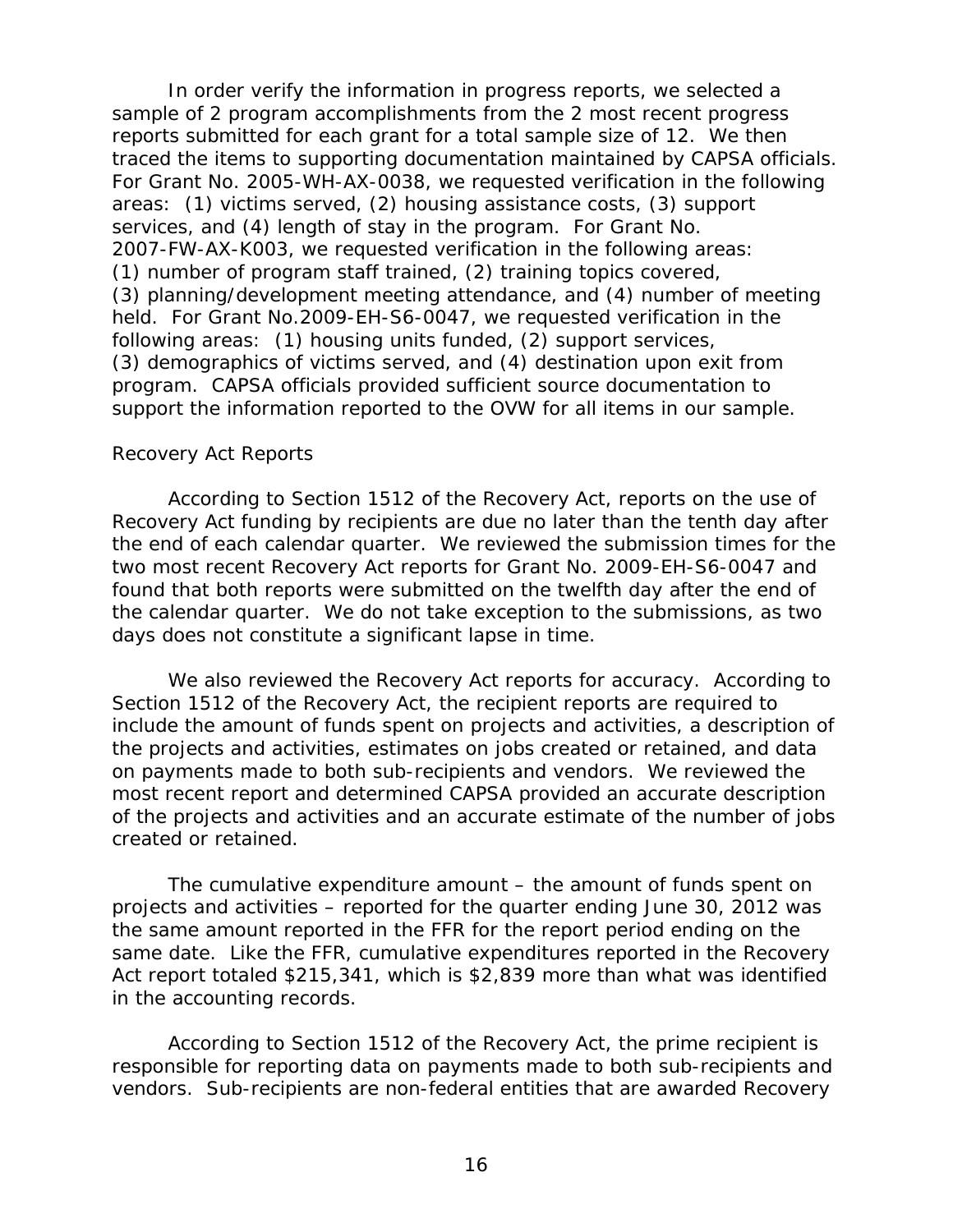merchant, or other seller providing goods or services. For the quarter funding from the prime recipient to support the performance of any portion of the substantive project or program for which the prime recipient received the Recovery funding. A vendor is defined as a dealer, distributor, ending June 30, 2012, CAPSA understated cumulative sub-recipient disbursements and overstated cumulative vendor expenditures, as shown in Exhibit 6.

|                                                   | .                |                                                              |                                                            |                                                                   |
|---------------------------------------------------|------------------|--------------------------------------------------------------|------------------------------------------------------------|-------------------------------------------------------------------|
| <b>REPORT</b><br><b>PERIOD</b><br><b>END DATE</b> | <b>RECIPIENT</b> | <b>REPORTED</b><br><b>CUMULATIVE</b><br><b>DISBURSEMENTS</b> | <b>ACTUAL</b><br><b>CUMULATIVE</b><br><b>DISBURSEMENTS</b> | <b>DIFFERENCE</b><br><b>BETWEEN REPORTED</b><br><b>AND ACTUAL</b> |
| 06/30/12                                          | Sub-Recipient    | \$22,347                                                     | \$24,058                                                   | \$(1,711)                                                         |
| 06/30/12                                          | <b>Vendor</b>    | 149,578                                                      | 133,246                                                    | 16,332                                                            |

 **EXHIBIT 6: RECOVERY ACT PAYMENTS TO SUB-RECIPIENTS AND VENDOR** 

Source: www.RecoveryAct.gov and CAPSA accounting records

 excluded the April 2012 transaction from the most recent report. In cumulative disbursements paid to vendors. The issue is twofold: (1) reported and actual cumulative vendor disbursements was not fully CAPSA reported the same cumulative sub-recipient disbursements totaling \$22,347 in its quarterly report ending March 31, 2012. There is an April 2012 transaction for \$1,711. It appears that CAPSA mistakenly response to our inquiry regarding the reported cumulative sub-recipient disbursements, CAPSA officials stated that they were instructed to include the cumulative disbursements paid to sub-recipients as part of the Recovery Act criteria requires that the sub-recipient and vendor expenditures be reported separately and (2) the difference between the explained by subtracting out the sub-recipient disbursements.

 information reported in CAPSA's accounting records. We recommend that CAPSA takes steps to ensure that the financial information reported in Recovery Act reports matches the financial

### <span id="page-20-0"></span>**Program Performance and Accomplishments**

 below. We reviewed the OVW grant solicitations and grant documentation, and interviewed CAPSA officials to determine whether the program goals and objectives were implemented. The goals and objectives for each grant and the degree to which each grant met those goals and objectives are detailed

#### <span id="page-20-1"></span>*Grant No. 2005-WH-AX-0038*

 Assistance Program, which supported programs that provide assistance to Grant No. 2005-WH-AX-0038 was funded by the Transitional Housing victims of domestic violence, dating violence, sexual assault, and stalking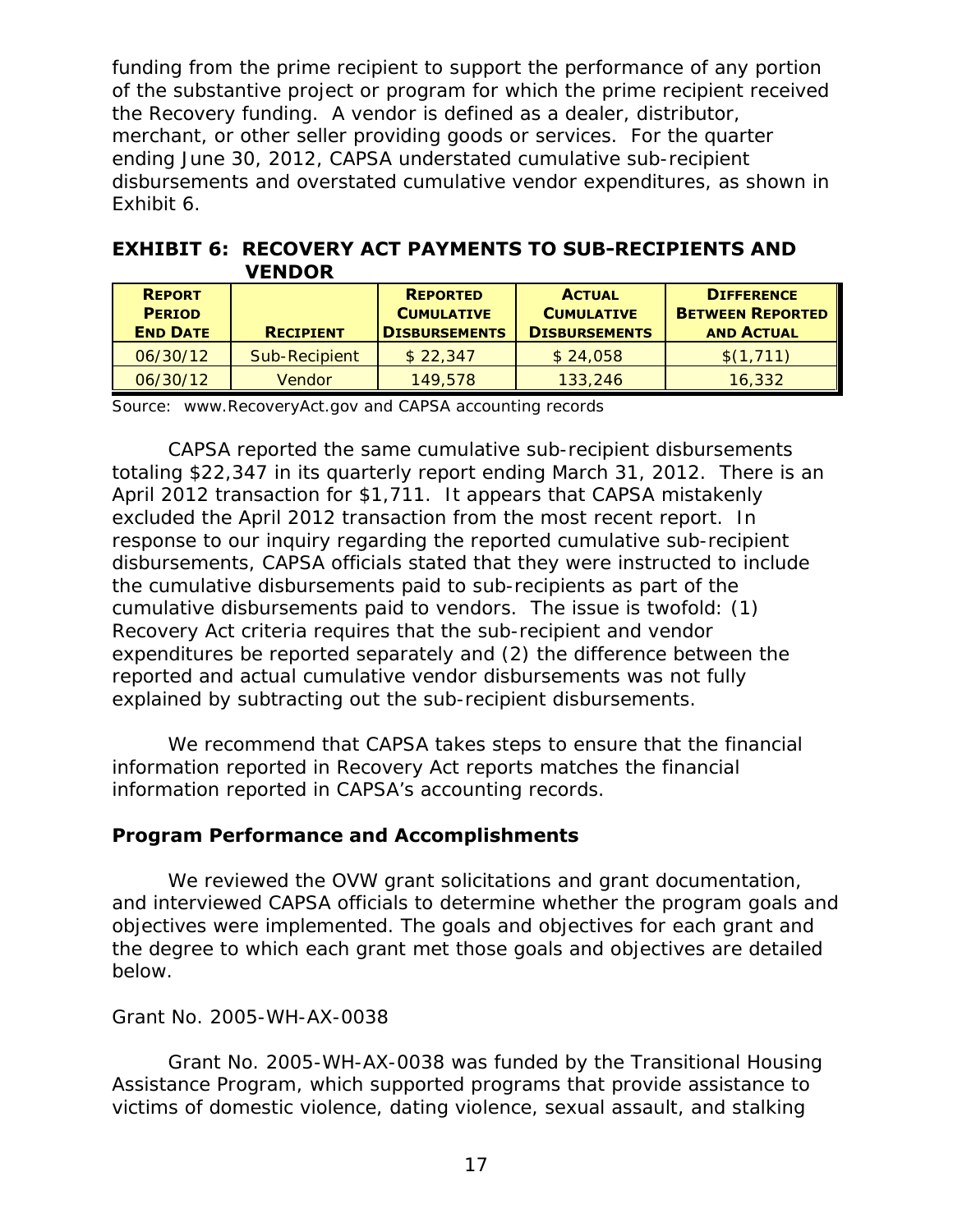related support services. CAPSA's goals for the grant were to increase immigrants. This included the following objectives: (1) provide case groups and seminars, and (3) provide case management with the help of a full-time Children's Advocate. who are in need of transitional housing, short-term housing assistance, and survivors' ability to establish safe affordable housing, build a life free of abuse, and increase their level of self-sufficiency with a specific focus on survivors with disabilities, survivors living in rural jurisdictions, and management to 42 victims of domestic violence with the help of a full-time Transitional Housing Coordinator, (2) provide ongoing support through

 provided evidence of both workshops and support services. We determined records and other supporting documentation. CAPSA officials stated that the objectives were achieved. We found that CAPSA provided financial assistance to 60 victims of domestic violence, as of the start of our audit. This exceeds the number of victims intended to be served. Both the Transitional Housing Coordinator position and Children's Advocate position were funded through the grant. Additionally, CAPSA CAPSA's assertion is reasonable, based on our review of CAPSA's financial

#### <span id="page-21-0"></span>*Grant No. 2007-FW-AX-K003*

 Program, which provided funds to establish multidisciplinary collaborative victims of violence and abuse. CAPSA's goals for the grant were to enhance disabilities, in conjunction with partnering agencies. In October 2007, Out of Violence (NUCOV). NUCOV's grant objectives included the following (7) System Navigation Advocacy Toolkit. Grant No. 2007-FW-AX-K003 was funded by the Disability Grant relationships and to increase organizational capacity to provide safe, accessible, and responsive services to women with disabilities who are services for survivors of domestic abuse with mental health and intellectual CAPSA and three partnering organizations formed Northern Utah's Choices work products: (1) relationship building, (2) a new charter, (3) a needs assessment, (4) accessibility and safety audits, (5) a Memorandum of Understanding (MOU), (6) policies, procedures, and practices, and

 works closely with CAPSA and approves all work products. We saw evidence Advocacy Toolkit, which includes policies and procedures. We also saw relationship building and policies, procedures, and practices. CAPSA officials case worker of their disability partner is available. CAPSA feels the program The OVW grant manager responsible for overseeing this grant stated that this award is a cooperative agreement and as such, the grant manager of a needs assessment, an accessibility and safety audit, an MOU, and the minutes from a number of NUCOV partner meetings, further demonstrating stated that service for victims with disabilities is now immediate, because a is doing what it should and the staff have changed as they all strive to be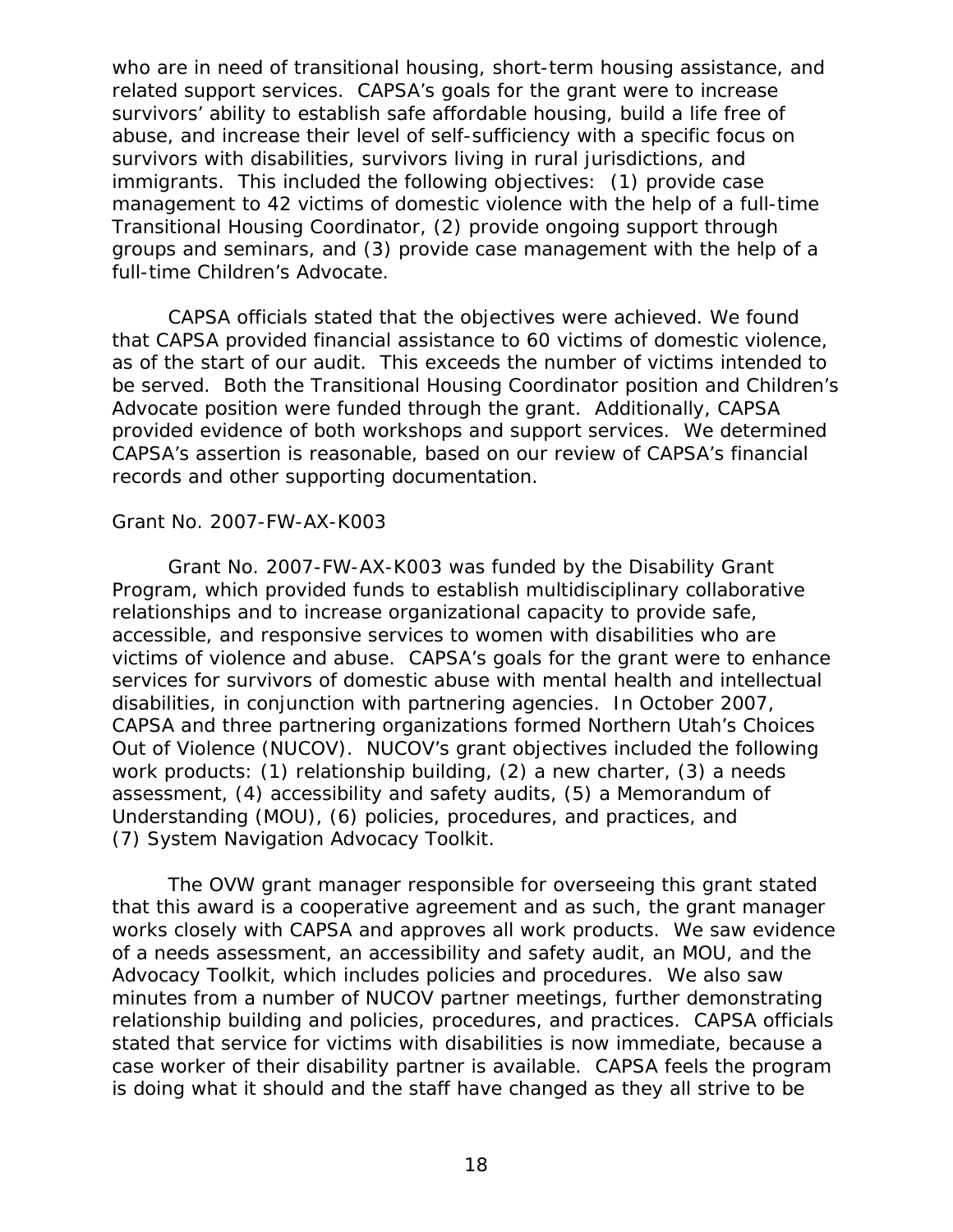with the completed work products, demonstrate that CAPSA is achieving the goals and objectives of the grant. more accessible. We determined the OVW's strong oversight, in conjunction *Grant No. 2009-EH-S6-0047* 

<span id="page-22-0"></span> specific focus on survivors with disabilities, survivors living a rural jurisdiction, and immigrants. This included the following objectives: financial counseling with the help of a part-time advocate. Grant No. 2009-WH-S6-0047 was funded by the Recovery Act Transitional Housing Assistance Program, which supported programs that provide assistance to victims of domestic violence, dating violence, sexual assault, and stalking who are in need of transitional housing, short-term housing assistance, and related support services. CAPSA's goals for the grant were to increase survivors' ability to establish safe affordable housing, build a life free of abuse, and increase their level of self-sufficiency with a (1) provide case management to 21 victims of domestic violence with the help of a full-time transitional housing coordinator, (2) provide ongoing support through groups and seminars, and (3) provide individualized

 financial counseling with the help of a part-time advocate. CAPSA officials stated that the objectives were achieved. We found Transitional Housing Coordinator position was funded through the grant. that CAPSA provided financial assistance to 20 victims of domestic violence, as of the start of our audit. This is only one client less than the number intended to be served. The grant is not scheduled to end until June 2013, meaning CAPSA is likely to enroll at least one additional client. The CAPSA provided evidence of both workshops and support services. Finally, we saw evidence that a sub-recipient has provided individual financial counseling, as intended. We determined CAPSA's assertion is reasonable, based on our review of CAPSA's financial records and other supporting documentation.

### <span id="page-22-1"></span>**Conclusion**

 and procedures. We found: The purpose of this audit was to determine whether reimbursements claimed for costs under the grants were allowable, supported, and in accordance with applicable laws, regulations, guidelines, terms and conditions of the grant; and to determine whether the program goals and objectives were implemented. We examined CAPSA's accounting records, budget documents, financial and progress reports, and operating policies

 included as part of the approved grant budgets for all three grants, • \$9,041 in unallowable costs used to purchase items that were not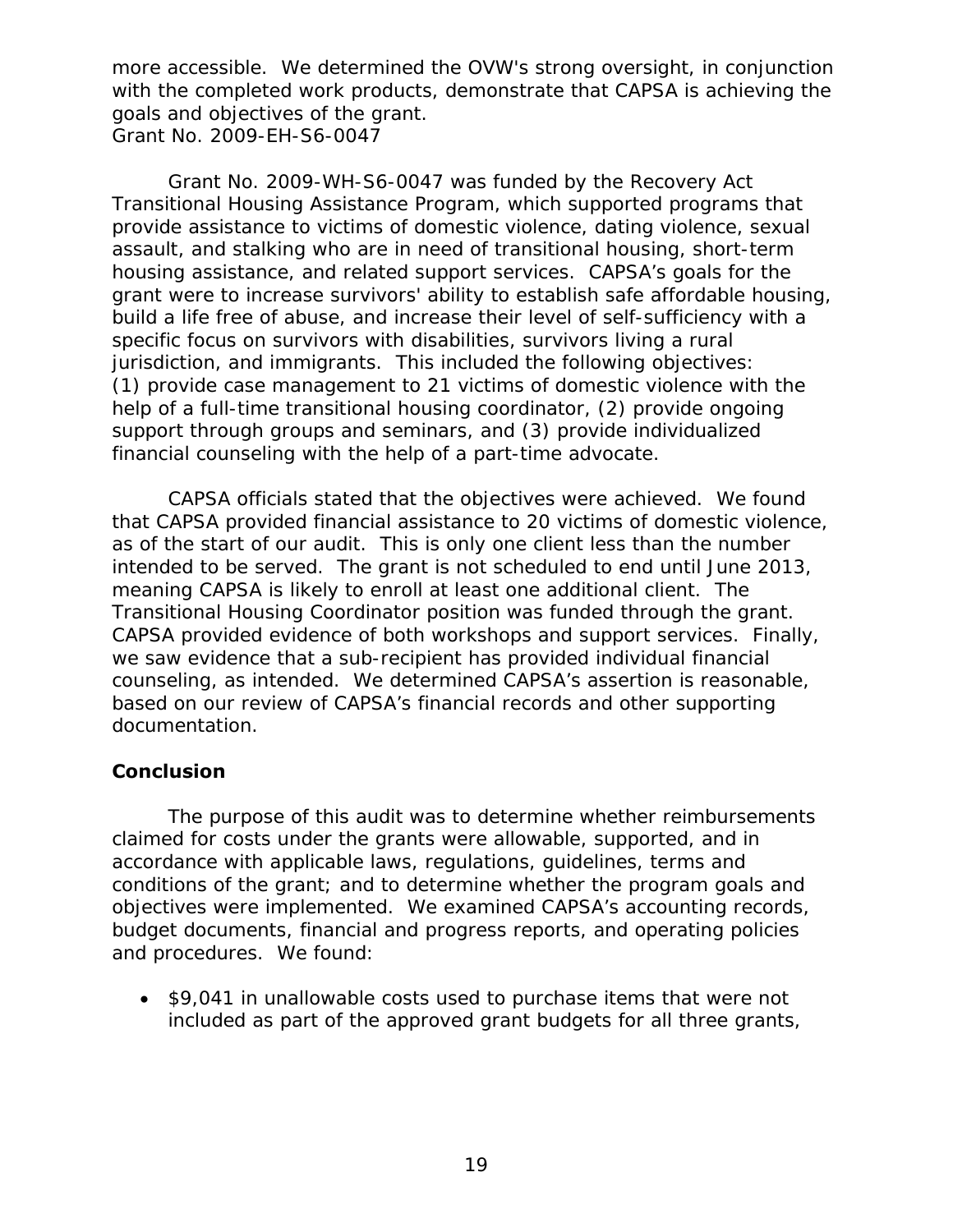- \$1,555 in unallowable costs used to reimburse staff and make purchases at rates that exceeded the rates approved in the grant budgets for Grant Nos. 2005-WH-AX-0038 and 2007-FW-AX-K003,
- \$490 unallowable costs used to purchase prohibited items for all three grants,
- budgets for Grant Nos. 2005-WH-AX-0038 and 2007-FW-AX-K003, • \$14,850 in unallowable costs used for salary and fringe benefits expenditures that were not included as part of the approved grant
- \$1,971 in unallowable costs used for salary expenditures charged to the grants that exceeded an appropriate cost allocation based on time worked on the grants for Grant Nos. 2005-WH-AX-0038 and 2009-EH-S6-0047,
- CAPSA did not consistently obtain supervisor approval on timesheets, and
- CAPSA reported financial information in both FFRs and Recovery Act reports that did not match the organization's accounting records.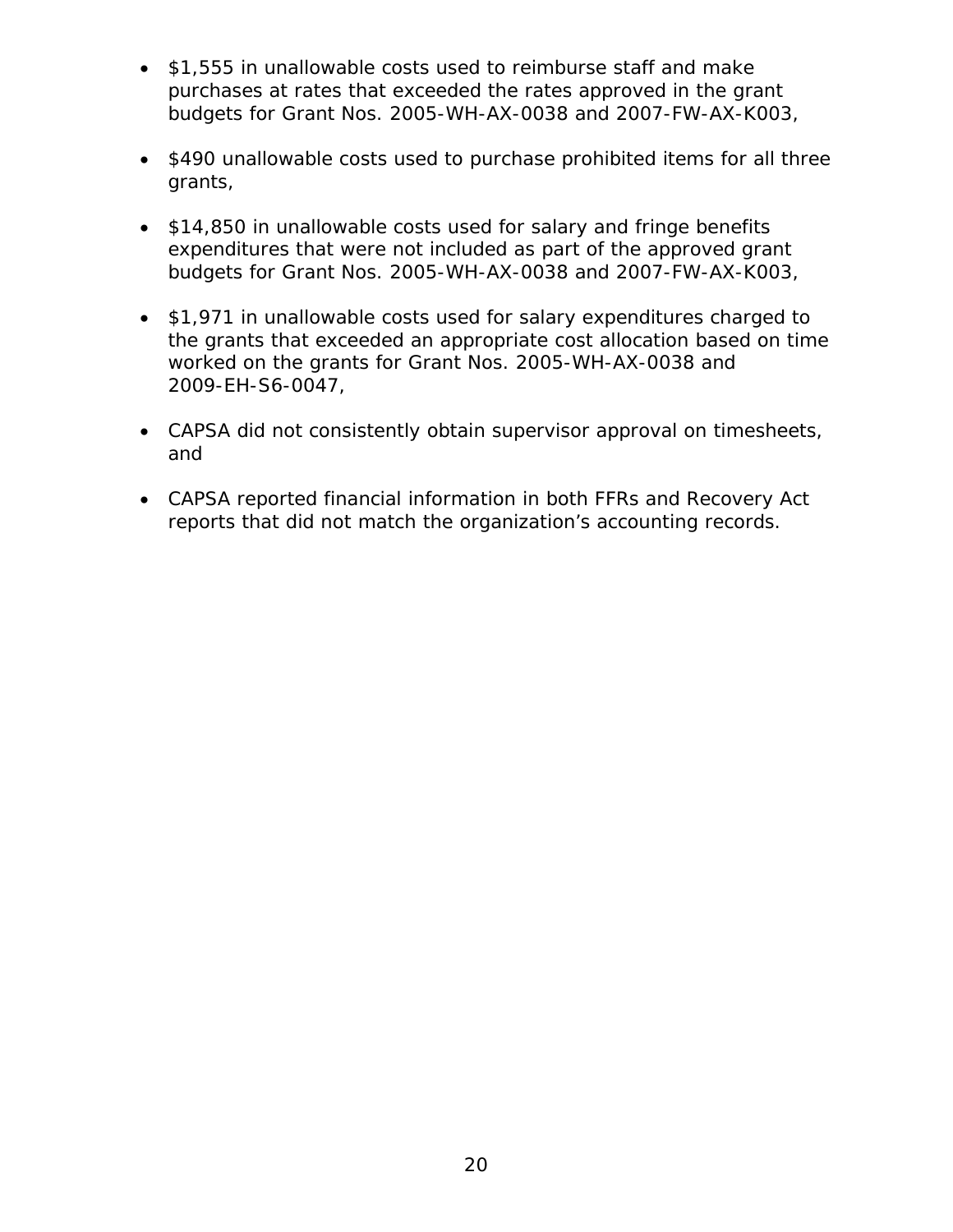### <span id="page-24-0"></span>**Recommendations**

We recommend that the OVW coordinate with CAPSA to:

- 1. Remedy the \$9,041 in unallowable costs used to purchase items that were not included as part of the approved grant budgets.
- the grant budgets. 2. Remedy the \$1,555 in unallowable costs used to reimburse staff and make purchases at rates that exceeded the rates approved in
- 3. Remedy the \$490 unallowable costs used to purchase prohibited items.
- approved grant budgets. 4. Remedy the \$14,850 in unallowable costs used for salary and fringe benefits expenditures that were not included as part of the
- cost allocation based on time worked on the grants. 5. Remedy the \$1,971 in unallowable costs used for salary expenditures charged to the grants that exceeded an appropriate
- 6. Ensure that timesheets are consistently reviewed by the appropriate supervisor.
- accounting records. 7. Ensure the financial information reported in FFRs and the Recovery Act reports match the financial information reported in CAPSA's accounting records.<br>
21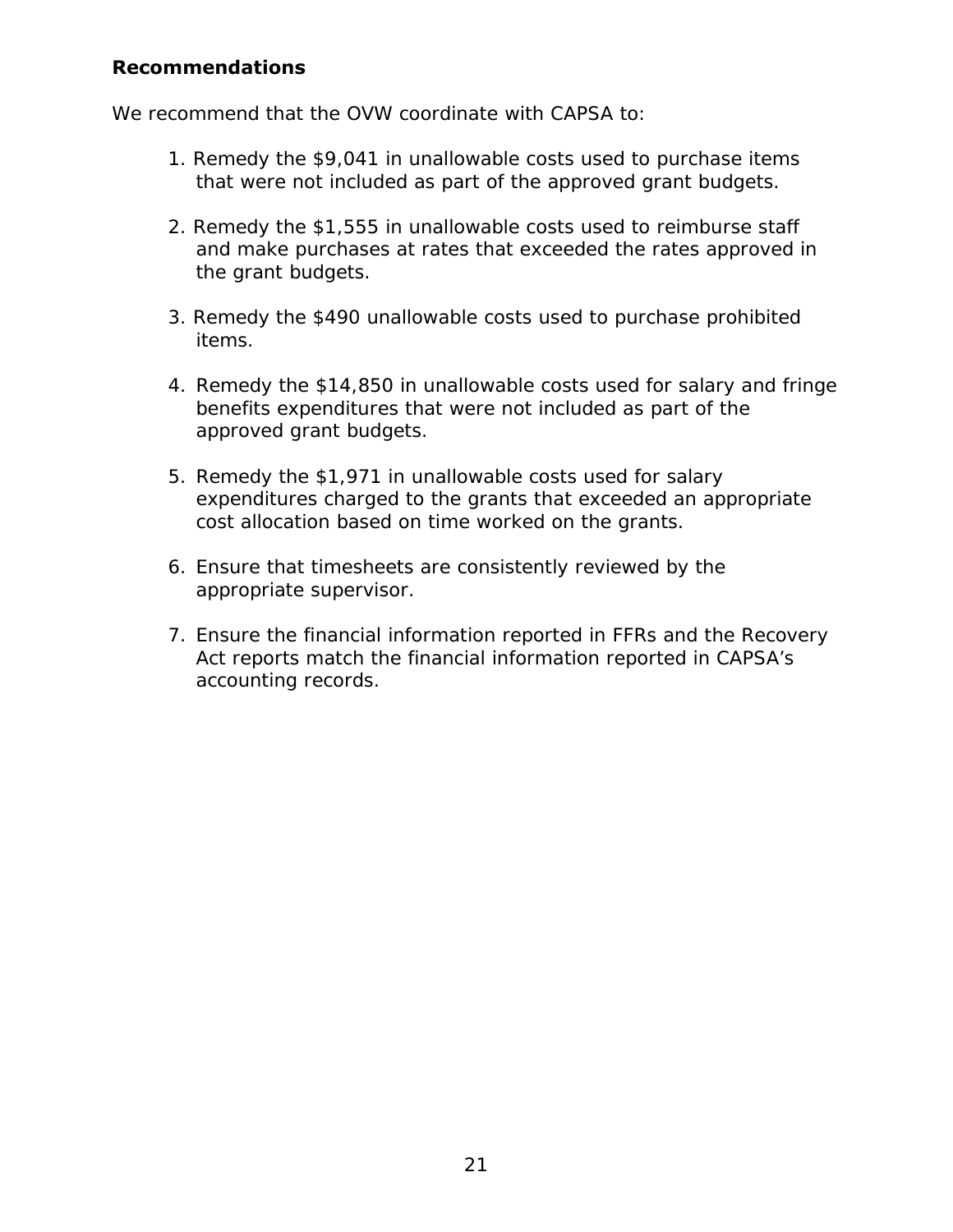### **OBJECTIVES, SCOPE, AND METHODOLOGY**

<span id="page-25-0"></span> (5) financial and progress reports, (6) award requirements, (7) monitoring of matching were not applicable to these awards. We tested compliance with what we consider to be the most important conditions of the grants. Unless where applicable, and the award documentation. The objectives of this audit are to review performance in the following areas: (1) internal control environment, (2) drawdowns, (3) grant-related transactions, including personnel costs, (4) budget management and control, subrecipients, (8) property management, and (9) program performance and accomplishments. We determined that indirect costs, program income, and otherwise stated in this report, the criteria we audit against are contained in the *OJP Financial Guide*, the *2012 OVW Financial Grants Management Guide* 

where applicable, and the award documentation.<br>Our audit concentrated on, but was not limited to September 12, 2012, the first day our fieldwork. This was an audit of the OVW Grant Nos. CAPSA. CAPSA had drawn down a total of \$1,606,341 in grant funds as of July, 31 2012. 2005, the award date of Grant No. 2005-WH-AX-0038, through August 20, 2005-WH-AX-0038, 2007-FW-AX-K003, and 2009-EH-S6-0047 awarded to

 We conducted this performance audit in accordance with generally accepted government auditing standards. Those standards require that we audit objectives. We believe that the evidence obtained provides a reasonable basis for our findings and conclusions based on our audit objectives. plan and perform the audit to obtain sufficient, appropriate evidence to provide a reasonable basis for our findings and conclusions based on our

In conducting our audit, we performed sample testing in four areas, which were grant expenditures (including personnel expenditures), Financial Reports, progress reports, and Recovery Act reports. In this effort, we employed a judgmental sampling design to obtain broad exposure to numerous facets of the awards reviewed, such as dollar amounts, expenditure category, or risk. However, this non-statistical sample design does not allow a projection of the test results for all grant expenditures or internal controls and procedures.

 controls, compliance with grant requirements, and program performance and not significant to our objective.<br>22 In addition, we evaluated internal control procedures (including monitoring of sub-recipients), drawdowns, budget management and accomplishments. However, we did not test the reliability of the financial management system as a whole and reliance on computer based data was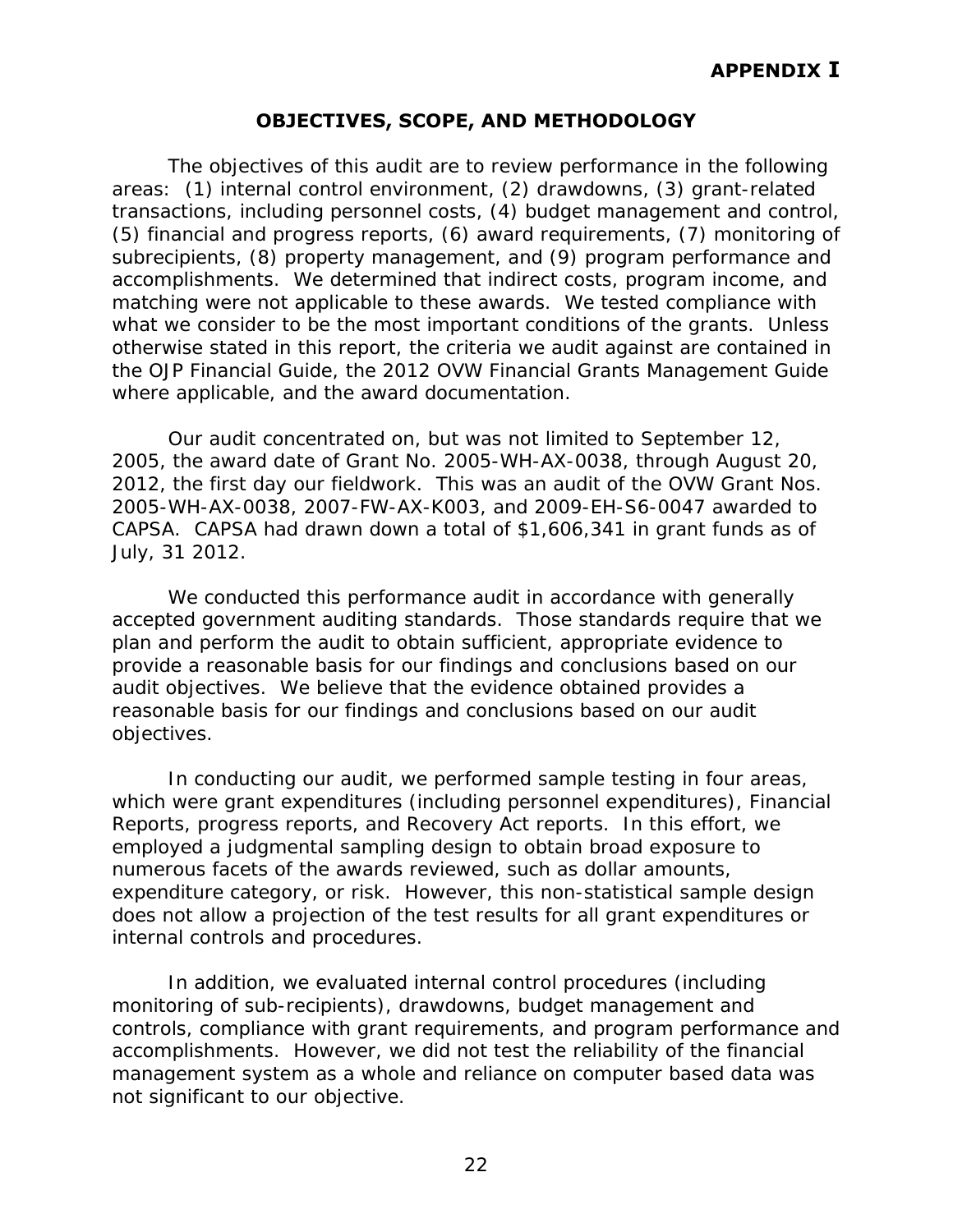#### **APPENDIX II**

### **SCHEDULE OF DOLLAR-RELATED FINDINGS**

<span id="page-26-0"></span>

| <b>OUESTIONED COSTS<sup>2</sup></b>  | <b>AMOUNT</b> | <b>PAGE</b> |
|--------------------------------------|---------------|-------------|
| <b>Non-payroll Items:</b>            |               |             |
| Unallowable Costs - Not in Budget    | \$9,041       | $8 - 9$     |
| Unallowable Costs - Excess Rates     | \$1,555       | 10          |
| Unallowable Costs - Prohibited Items | \$490         | $10 - 11$   |
| <b>Payroll:</b>                      |               |             |
| Unallowable Costs - Not in Budget    | \$14,850      | $11 - 12$   |
| Unallowable Costs - Excess Pay       | \$1,971       | $12 - 13$   |
| <b>TOTAL QUESTIONED COSTS</b>        | \$27,907      |             |
| <b>TOTAL DOLLAR-RELATED FINDINGS</b> | \$27,907      |             |

 $\overline{a}$ 

<span id="page-26-1"></span> <sup>7</sup>*Questioned Costs* are expenditures that do not comply with legal, regulatory, or contractual requirements, or are not supported by adequate documentation at the time of the audit, or are unnecessary or unreasonable. Questioned costs may be remedied by offset, waiver, recovery of funds, or the provision of supporting documentation.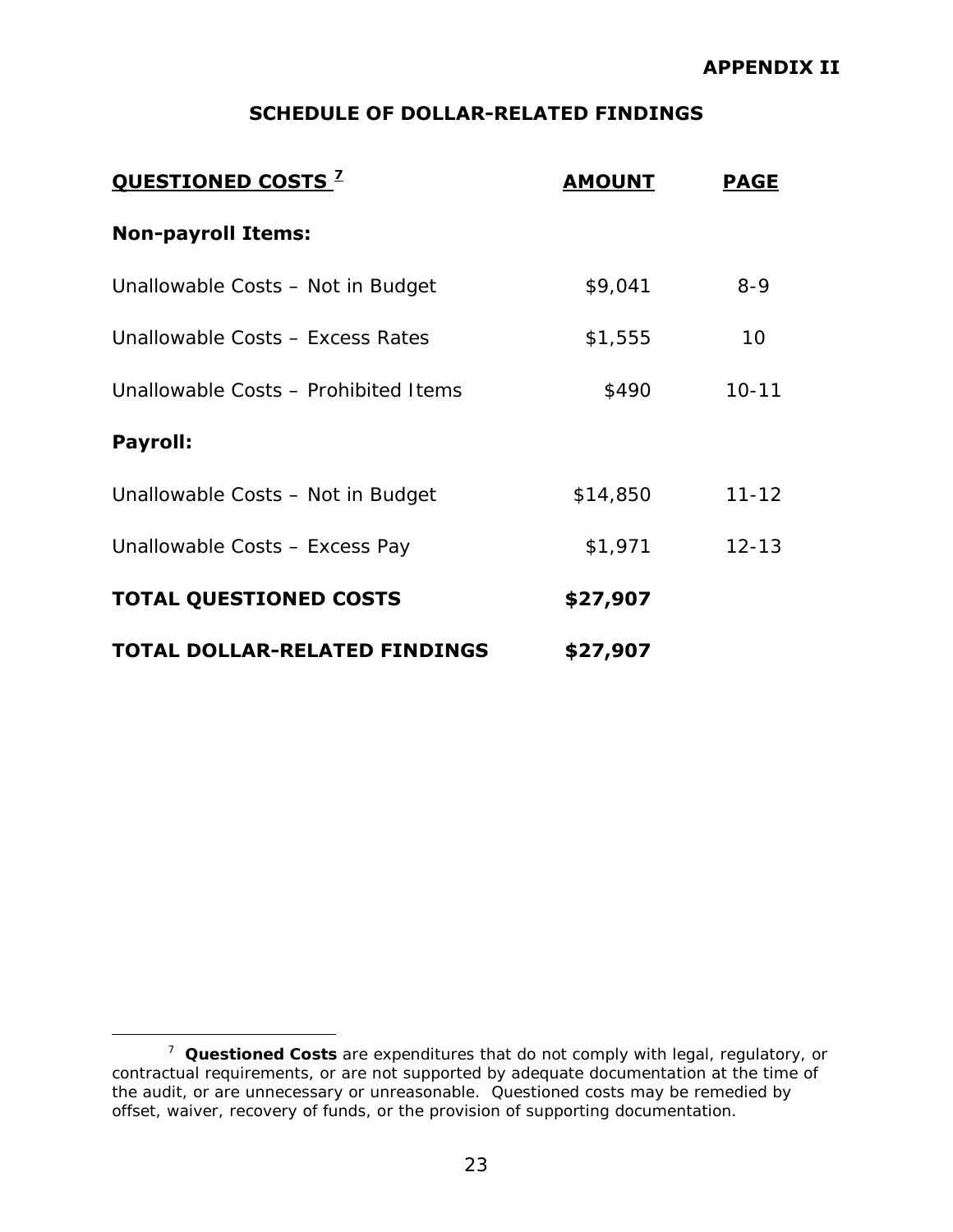#### **CITIZENS AGAINST PHYSICAL AND SEXUAL ABUSE RESPONSE TO DRAFT AUDIT REPORT**



<span id="page-27-0"></span>COMMUNITY ABUSE PREVENTION SERVICES AGENCY P.O. BOX 3617 • LOGAN, UTAH • 84323-3617 • BUSINESS: 752-4493 · CRISIS: 753-2500 • FAX: 753-7054

ember 19, 2012

u.s. Department of Justice Office of the Inspector Genera! David Sheeren, Regional Audit Manager Denver Regional Audit Office 1120 Lincoln, Suite 1500 Denver, CO 80203

Dear Mr. Sheeren,

please find below and attached CAPSA's response to the Office of the Inspector General Draft Audit Report recommendations.

1. Remedy the \$9,041 used to purchase items not included as part of the approved grant budgets. We agree the Items listed under this recommendation were not speciflcally named In the grant

budgets. We believed they appropriately fell Into more general categories listed in the grant budget. We will work with OVW to remedy these items.

2. Remedy the \$1,566 used to reimburse staff and make purchases In excess of rates approved In the grant budget.

We agree that the per-person rates exceeded what was specifically listed in the grant budget. While we stayed w!thln the total amount allocated, once gratuity was added in the per-person rate for the specific Items listed were over the per-person rate estimated In the budget. We will work with OVW to remedy these Items.

3. Remedy the \$491 used to purchase prohibited Items.

We have received conflicting information about whether or not these items are prohibited. We will work with OVW to finalize and remedy these items.

4. Remedy the\$14,850 for salary and fringe benefits not included as part of approved grant budgets.

We agree that the salary and fringe benefits were not included as part of the approved budget or in any record of a GAN. We have remedied part of this recommendation through GAN #351024 and will continue to work with OVW to resolve the remaining items.

#### 5. Remedy the \$1,971 used for salary expenditures charged to the grants that exceeded the cost allocation based on time worked on the grant.

We agree that the times sheets specifically addressing these salary expenditures were not documented correctly. The TH Caseworker has always worked 100% time on TH activities. Prior to this

#### SERVING CACHE VALLEY SINCE 1976 24 Hour Crist Phone Line + Shaller for Victins of Domestic Violence + Rope Crist Intervention + Individual/Group Counseling + Protective Order Assistance + Interogency Referrols + Advocacy

24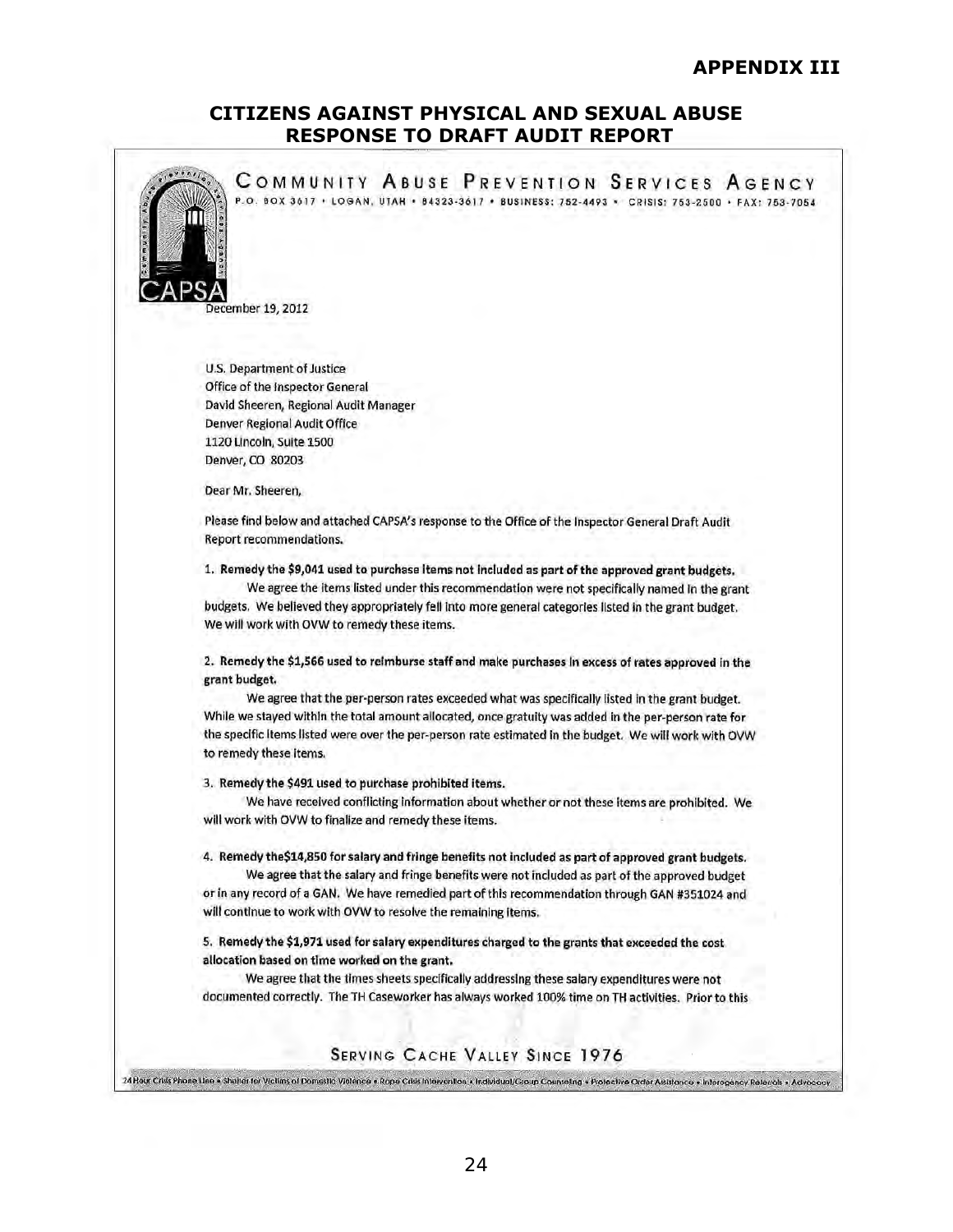time period the TH Caseworker was paid *Y,* time by private donatlons/fundraisers and *Y,* by the TH grant. When our private donations and fundraisers began to dwindle we received permission to charge 100% of her time to the TH grant since 100% of her time has always been on TH activities (we could not find written record of this approval). The TH caseworker forgot to change how she recorded which funding source was paying for her time. We will work with OVW to remedy this Item.

6. Ensure that time sheets are consistently signed by appropriate supervisor.

CAPSA's Payroll procedures have been revised to ensure all time sheets have appropriate supervisor signature. Please see attached revised procedure

7. Ensure flnandal Information reported In the FFR's and Recovery Act reports match the financial Information reported In CAPSA's financial records.

CAPSA's Fiscal procedures related to grant billing have been revised with an additional step to ensure the FFR's and Recovery Act reports match the financial Information reponed In CAPSA's financial records each month. Please see attached revised procedure.

Please let me know if additional clarification is necessary. Thank you again for your work with CAPSA throughout the OIG audit process,

Sincerely,

Jue W. Auduston

Jill W. Anderson Executive Director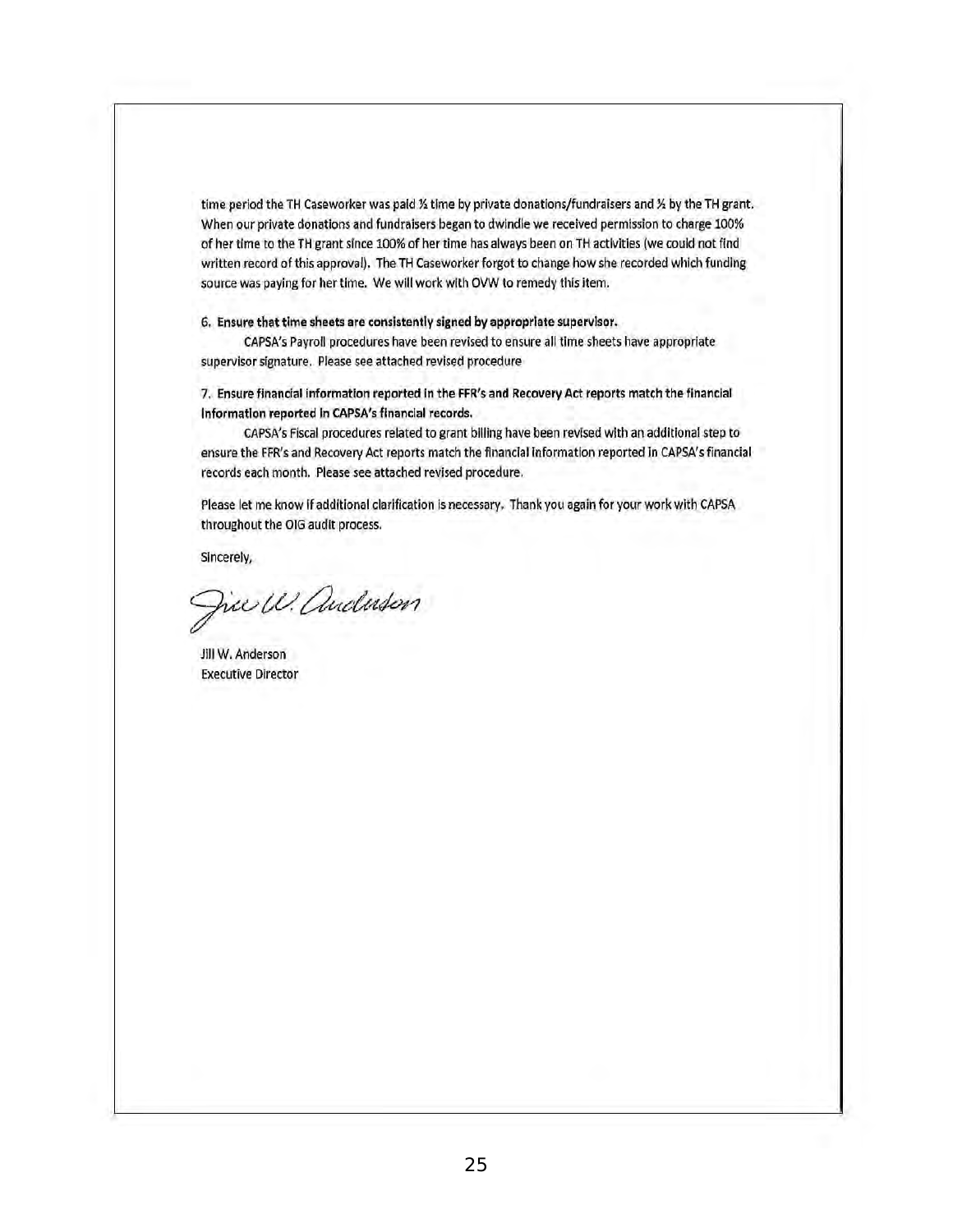#### **APPENDIX IV**

### **OFFICE ON VIOLENCE AGAINST WOMEN RESPONSE TO DRAFT AUDIT REPORT**

<span id="page-29-0"></span>

|                   | Washington, D.C. 20530                                                                                                                                                                                                                                                                                                                                                                                                                      |
|-------------------|---------------------------------------------------------------------------------------------------------------------------------------------------------------------------------------------------------------------------------------------------------------------------------------------------------------------------------------------------------------------------------------------------------------------------------------------|
|                   | January 15, 2013                                                                                                                                                                                                                                                                                                                                                                                                                            |
| <b>MEMORANDUM</b> |                                                                                                                                                                                                                                                                                                                                                                                                                                             |
| TO:               | David Sheeren<br>Regional Audit Manager<br>Denver Regional Audit Office                                                                                                                                                                                                                                                                                                                                                                     |
| FROM:             | Bea Hanson<br><b>Acting Director</b><br>Office on Violence Against Women                                                                                                                                                                                                                                                                                                                                                                    |
|                   | Rodney Samuels<br>Staff Accountant/Audit Liaison<br>Office on Violence Against Women                                                                                                                                                                                                                                                                                                                                                        |
| <b>SUBJECT:</b>   | Draft Audit Report - Audit of the Office on Violence Against Women<br>Grants Awarded to the Citizens Against Physical and Sexual Abuse,<br>Logan, Utah                                                                                                                                                                                                                                                                                      |
| from your office. | This memorandum is in response to your correspondence dated November 30, 2012<br>transmitting the above draft audit report for Citizens Against Physical and Sexual Abuse<br>(CAPSA). We consider the subject report resolved and request written acceptance of this action                                                                                                                                                                 |
|                   | The report contains seven recommendations which include \$38,997 in unallowable costs. The<br>Office on Violence Against Women (OVW) agrees with the recommendations and is<br>committed to working with the grantee to address each item and bring them to a close as<br>quickly as possible. The following is an analysis of each audit recommendation. Please note<br>that OVW is requesting closure for recommendation numbers 6 and 7. |
|                   |                                                                                                                                                                                                                                                                                                                                                                                                                                             |
|                   |                                                                                                                                                                                                                                                                                                                                                                                                                                             |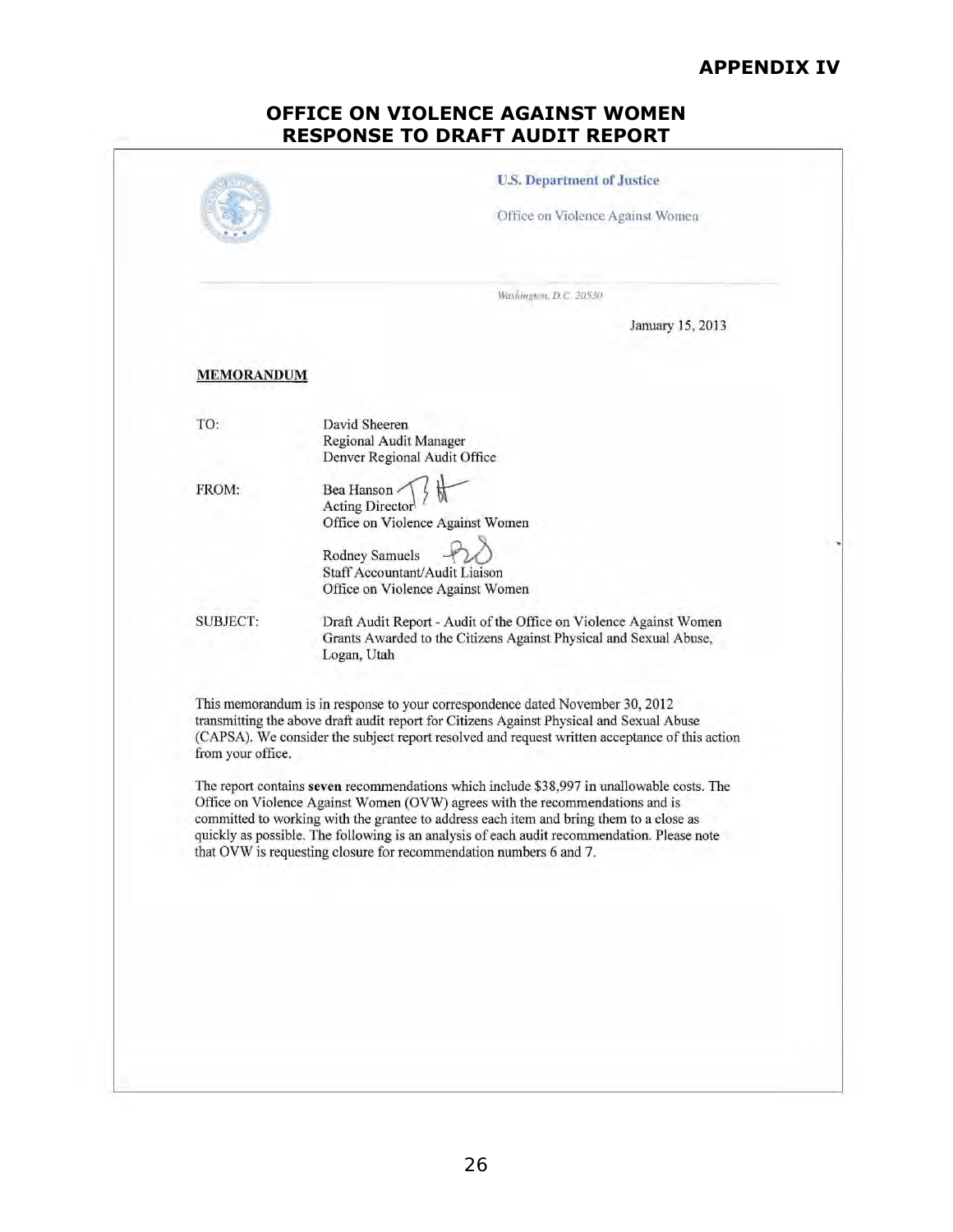#### 1. Remedy \$9,041 in unallowable costs used to purchase items tbat were not included as part of the approved grant budgets.

We agree with this recommendation. We will coordinate with CAPSA to remedy \$9.041 in unallowable costs used to purchase items that were not included as part of the approved grant budgets.

#### 2. Remedy the \$1,556 in unallowable costs used to reimburse staff and make purchases at rates the exceeded the rates approved in the grant budgets.

We agree with this recommendation. We will coordinate with CAPSA to remedy the \$1 ,556 in unallowable costs used to reimburse staff and make purchases at rates the exceeded the rates approved in the grant budgets.

3. Remedy the \$491 in unallowable costs used to purchase prohibited items.

We agree with this recommendation. We will coordinate with CAPSA to remedy the \$491 in unallowable costs used to purchase prohibited items.

#### 4. Remedy the \$14,850 in unallowable costs used for salary and fringe benefits expenditures that were not included as part of the approved grant budgets.

We agree with this recommendation. We will coordinate with CAPSA to remedy the \$14,850 in unallowable costs used for salary and fringe benefits expenditures that were not included as part of the approved grant budgets.

#### 5. Remedy the \$1,971 in unallowable costs used for salary expenditures charged to the grants that exceeded an appropriate cost allocation based on time worked on the grants.

We agree with this recommendation. We will coordinate with CAPSA to remedy the \$1,971 in unallowable costs used for salary expenditures charged to the grants that exceeded an appropriate cost allocation based on time worked on the grants.

#### 6. Ensure that timesheets arc consistently reviewed by the appropriate **supervisor.**

**We have obtained the necessary document to ensure that timesheets are consistently**  reviewed by the appropriate supervisor. See attachments.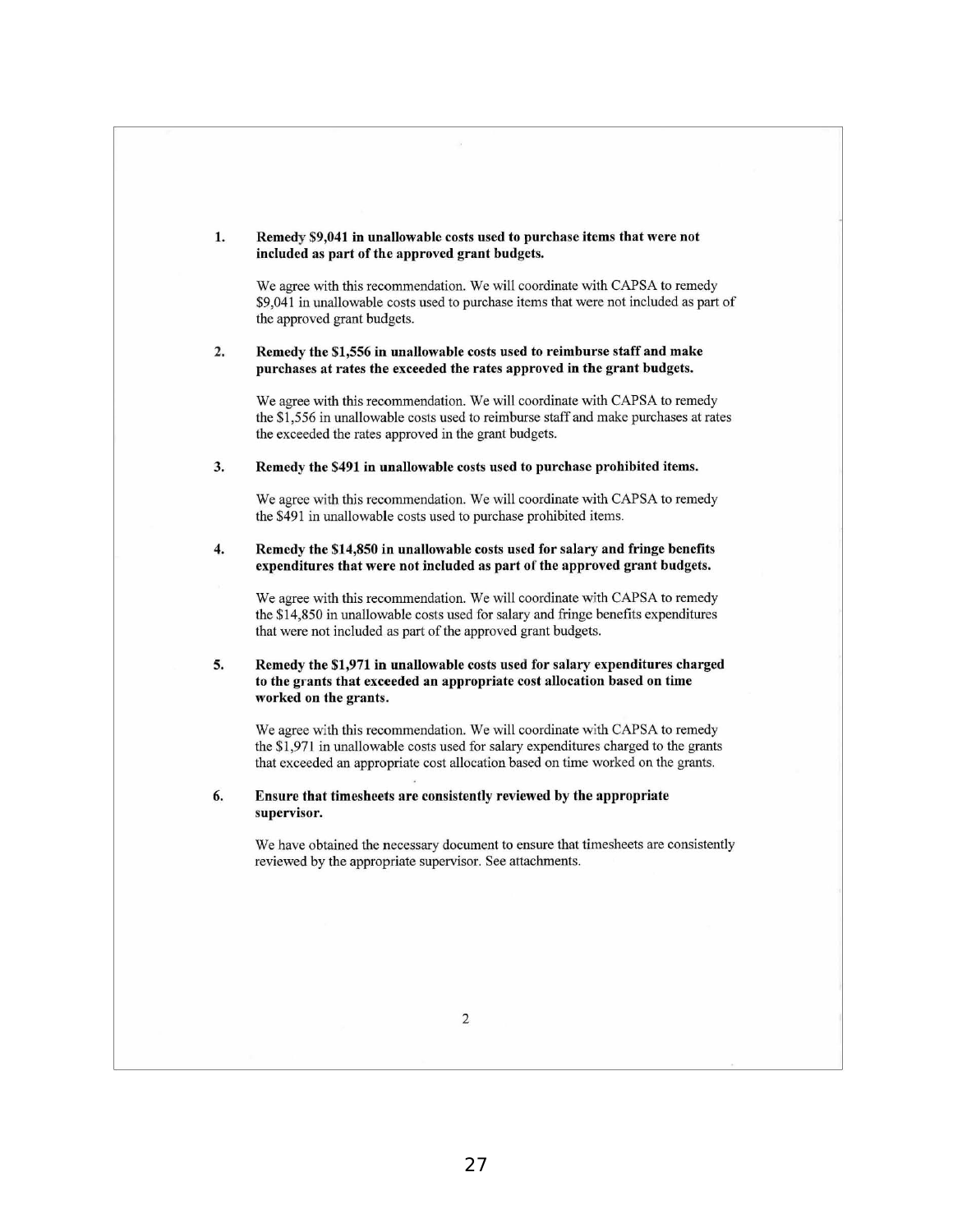#### 7. Ensure that financial information reported in the FFRs and the Recovery Act reports match the financial information reported in CAPSA's accounting **records.**

We have obtained the necessary document to ensure that financial information reported in the FFRs and the Recovery Act reports match the financial information reported in CAPSA's accounting records. See attachments.

We appreciate the opportunity to review and comment on the draft report. We will continue to work with CAPSA to address each recommendation. If you have any questions or require additional information, please contact Rodney Samuels of my staff at: (202) 514-9820.

cc: Louise M. DuHamel Acting Assistant Director Audit Liaison Group **Justice Management Division** 

> Angela Wood Budget Officer Office on Violence Against Women

> Paule Tessier Program Specialist Office on Violence Against Women

> > 3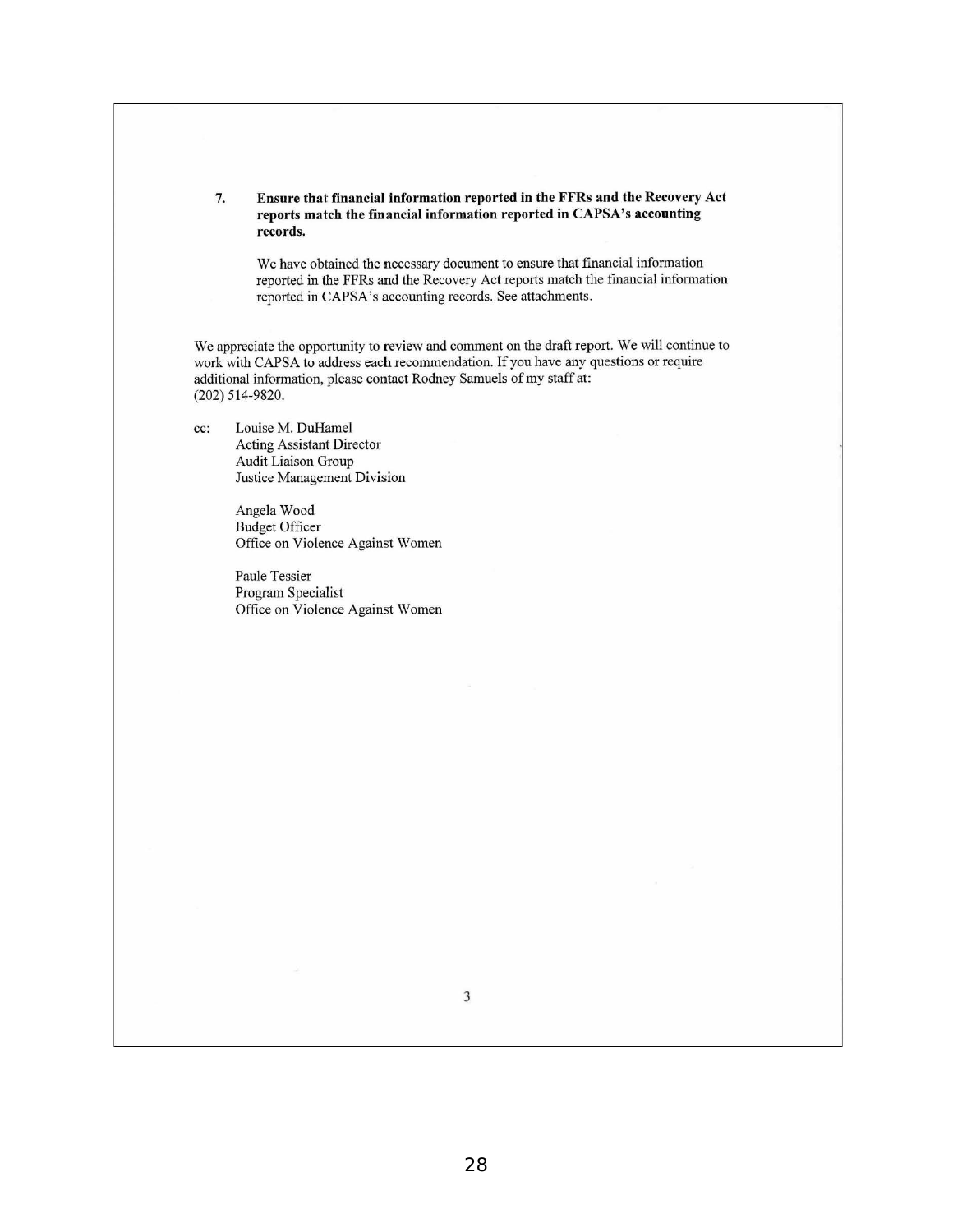### **OFFICE OF THE INSPECTOR GENERAL ANALYSIS AND SUMMARY OF ACTIONS NECESSARY TO CLOSE THE REPORT**

<span id="page-32-0"></span> The responses are incorporated into Appendixes III and IV of this final report. CAPSA's response included updated policy documentation relating to recommendations 6 and 7 of this report. Additionally, CAPSA submitted and OVW approved a retroactive GAN related to recommendation 4. The The OIG provided a draft of this audit report to CAPSA and the OVW. following provides the OIG analysis of the responses and summary of actions necessary to close the report.

1. **Resolved**. The OVW concurred with our recommendation to remedy the \$9,041 in unallowable costs used to purchase items that were not included as part of the approved grant budgets. The OVW stated in its response that it will coordinate with CAPSA to remedy the unallowable costs.

approved grant budgets. This recommendation can be closed when we receive evidence that the OVW coordinated with CAPSA to remedy the \$9,041 in unallowable costs used to purchase items that were not included as part of the

 purchases at rates that exceeded the rates approved in the grant budgets.<sup>[8](#page-32-1)</sup> The OVW stated in its response that it will coordinate with 2. **Resolved**. The OVW concurred with our recommendation to remedy the \$1,555 in unallowable costs used to reimburse staff and make CAPSA to remedy the unallowable costs.

 This recommendation can be closed when we receive evidence that the exceeded the rates approved in the grant budgets. OVW coordinated with CAPSA to remedy the \$1,555 in unallowable costs used to reimburse staff and make purchases at rates that

the \$490 unallowable costs used to purchase prohibited items.<sup>9</sup> The remedy the unallowable costs. 3. **Resolved**. The OVW concurred with our recommendation to remedy OVW stated in its response that it will coordinate with CAPSA to

l remedy the unallowable costs. 8 The difference between the unallowable costs identified here and the unallowable costs identified by CAPSA and the OVW is due to an adjustment related to rounding.

<span id="page-32-2"></span><span id="page-32-1"></span> $9$  The difference between the unallowable costs identified here and the unallowable costs identified by CAPSA and the OVW is due to an adjustment related to rounding.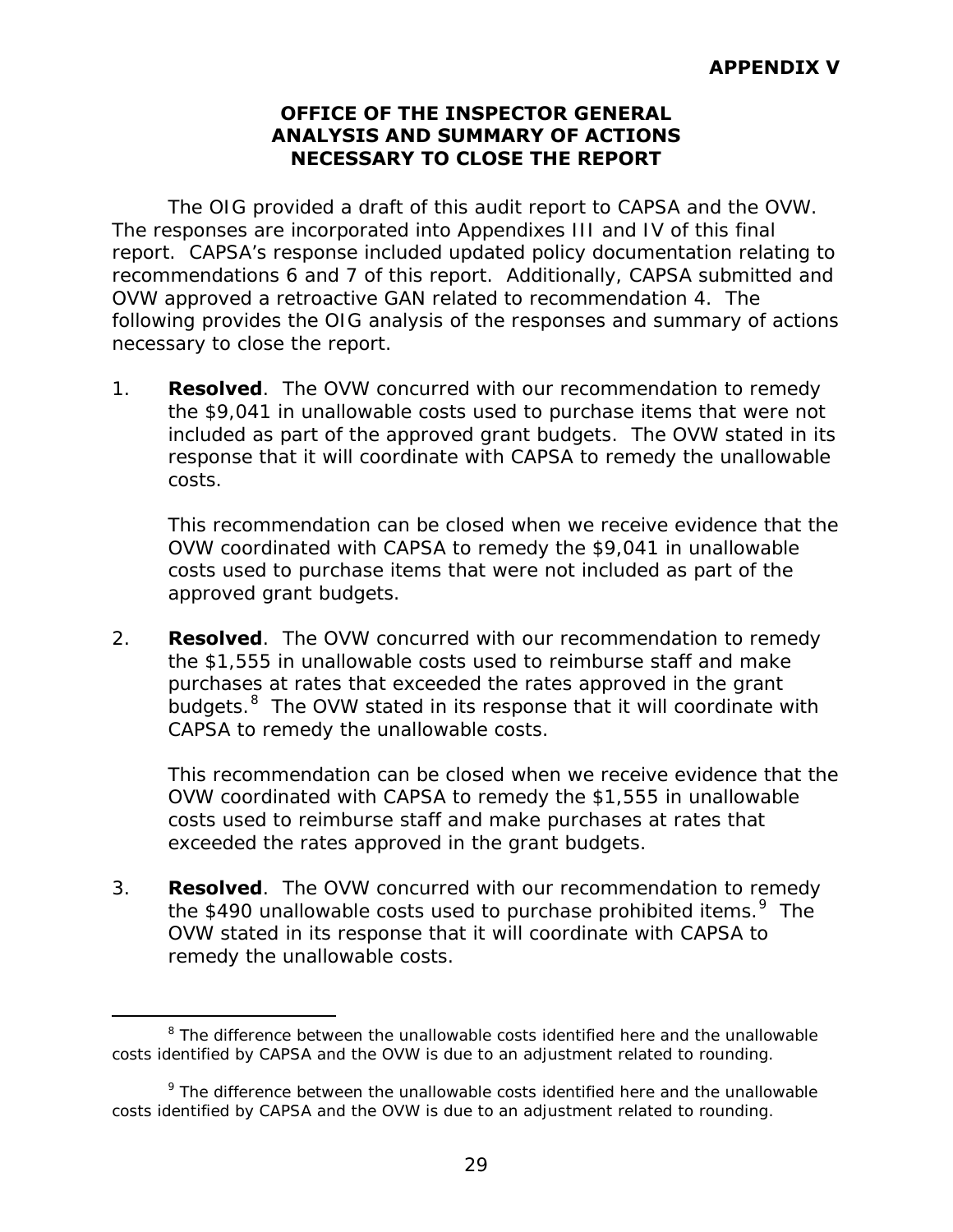This recommendation can be closed when we receive evidence that the OVW coordinated with CAPSA to remedy the \$490 unallowable costs used to purchase prohibited items.

 the \$14,850 in unallowable costs used for salary and fringe benefits budgets. The OVW stated in its response that it will coordinate with 4. **Resolved**. The OVW concurred with our recommendation to remedy expenditures that were not included as part of the approved grant CAPSA to remedy the unallowable costs.

 of the \$12,430 in salary and fringe benefits costs related to the We reviewed a GAN approved by the OVW that provided retroactive approval for the inclusion of the Operations Director position in the budget for Grant No. 2007-FW-AX-K003. The GAN included approval position. As a result we consider \$12,430 of the \$14,850 in questioned costs for salary and fringe benefits to be remedied.

 This recommendation can be closed when we receive evidence that the OVW coordinated with CAPSA to remedy the remaining \$2,420 in were not included as part of the approved grant budgets. unallowable costs used for salary and fringe benefits expenditures that

 the \$1,971 in unallowable costs used for salary expenditures charged 5. **Resolved**. The OVW concurred with our recommendation to remedy to the grants that exceeded an appropriate cost allocation based on time worked on the grants. The OVW stated in its response that it will coordinate with CAPSA to remedy the unallowable costs.

 timesheets were incorrect. Grant criteria stipulate that cost allocations In their response, CAPSA officials agreed that the timesheets were not documented correctly. They stated that for one of the employees in question, the grant was properly charged for time worked and the must be made based on time and/or effort reports (e.g., timesheets). For the purposes of our analysis, we relied and the timesheets, which was the official documentation for grant payroll.

 This recommendation can be closed when we receive evidence that the an appropriate cost allocation based on time worked on the grants. OVW coordinated with CAPSA to remedy the \$1,971 in unallowable costs used for salary expenditures charged to the grants that exceeded

 concurred with our recommendation and CAPSA provided and procedures. CAPSA added language to the policies and 6. **Closed**. We recommended that the OVW ensure that the timesheets are consistently reviewed by the appropriate supervisor. The OVW documentation demonstrating that they updated their payroll policies